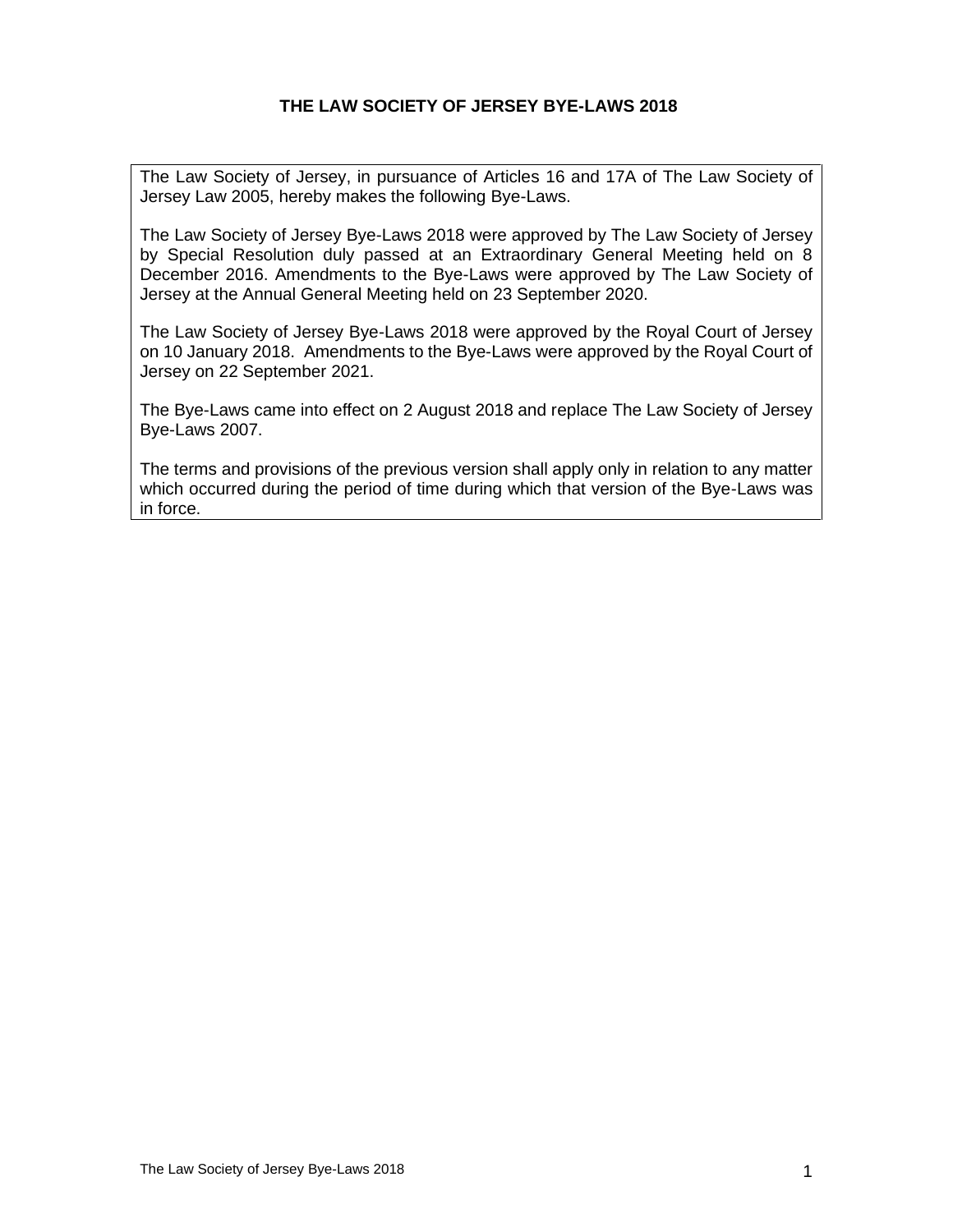|             | <b>Introductory provisions</b>                                                                                                                                                                                                                                                                                                                                                                                      |
|-------------|---------------------------------------------------------------------------------------------------------------------------------------------------------------------------------------------------------------------------------------------------------------------------------------------------------------------------------------------------------------------------------------------------------------------|
| <b>BL.1</b> | <b>Citation</b>                                                                                                                                                                                                                                                                                                                                                                                                     |
|             | These Bye-Laws may be cited as The Law Society of Jersey Bye-Laws 2018.                                                                                                                                                                                                                                                                                                                                             |
| <b>BL.2</b> | Interpretation                                                                                                                                                                                                                                                                                                                                                                                                      |
|             | In these Bye-Laws, unless the context otherwise requires:                                                                                                                                                                                                                                                                                                                                                           |
|             | "Accounts Rules" means The Law Society of Jersey Accounts Rules adopted<br>by the Law Society of Jersey on 7 November 2016, such rules relating to client<br>and other accounts as the Law Society may adopt while these Bye-Laws are<br>in force                                                                                                                                                                   |
|             | "advocate" means a person admitted to the Jersey Bar in accordance with<br>Article 8 of the Advocates and Solicitors (Jersey) Law 1997;                                                                                                                                                                                                                                                                             |
|             | "amendment" includes a consolidation, reprint or revision;                                                                                                                                                                                                                                                                                                                                                          |
|             | "Chief Executive Officer" means the chief executive officer from time to time<br>of the Law Society;                                                                                                                                                                                                                                                                                                                |
|             | "the Code of Conduct" means the code of conduct adopted by The Law<br>Society of Jersey on 7 November 2016, including any amendments that have<br>been or are subsequently made by the Law Society to that code;                                                                                                                                                                                                    |
|             | "Committee" means the Committee of the Law Society of Jersey;                                                                                                                                                                                                                                                                                                                                                       |
|             | "Development Officer" means the Development Officer of the Law Society of<br>Jersey;                                                                                                                                                                                                                                                                                                                                |
|             | "disciplinary body" means the Royal Court or a disciplinary committee<br>selected in accordance with Article 21 of the Law;                                                                                                                                                                                                                                                                                         |
|             | "firm" includes sole practitioners, general partnerships, limited liability<br>partnerships and other legal services bodies as defined in The Law Society of<br>Jersey Law 2005, and any formal or informal association of members,<br>including chambers, such an association being constituted where there is use<br>of a common name and shared premises or address, or shared systems<br>and/or other services; |
|             | "insolvent" means unable to pay debts as they fall due;                                                                                                                                                                                                                                                                                                                                                             |
|             | "limited liability partnership" or "LLP" means a limited liability partnership<br>registered under the Limited Liability Partnerships (Jersey) Law 1997;                                                                                                                                                                                                                                                            |
|             | "member" means a member of the Law Society of Jersey, of whatever class<br>provided in these Bye-Laws under BL.4;                                                                                                                                                                                                                                                                                                   |
|             | "Secretary" means the Honorary Secretary of the Law Society of Jersey;                                                                                                                                                                                                                                                                                                                                              |
|             | "solicitor" means a person admitted as a solicitor in accordance with Article 8<br>of the Advocates and Solicitors (Jersey) Law 1997;                                                                                                                                                                                                                                                                               |
|             | "the Law" means The Law Society of Jersey Law 2005;                                                                                                                                                                                                                                                                                                                                                                 |
|             | "the Law Society" means the Law Society of Jersey;                                                                                                                                                                                                                                                                                                                                                                  |
|             | "Treasurer" means the Treasurer of the Law Society of Jersey.                                                                                                                                                                                                                                                                                                                                                       |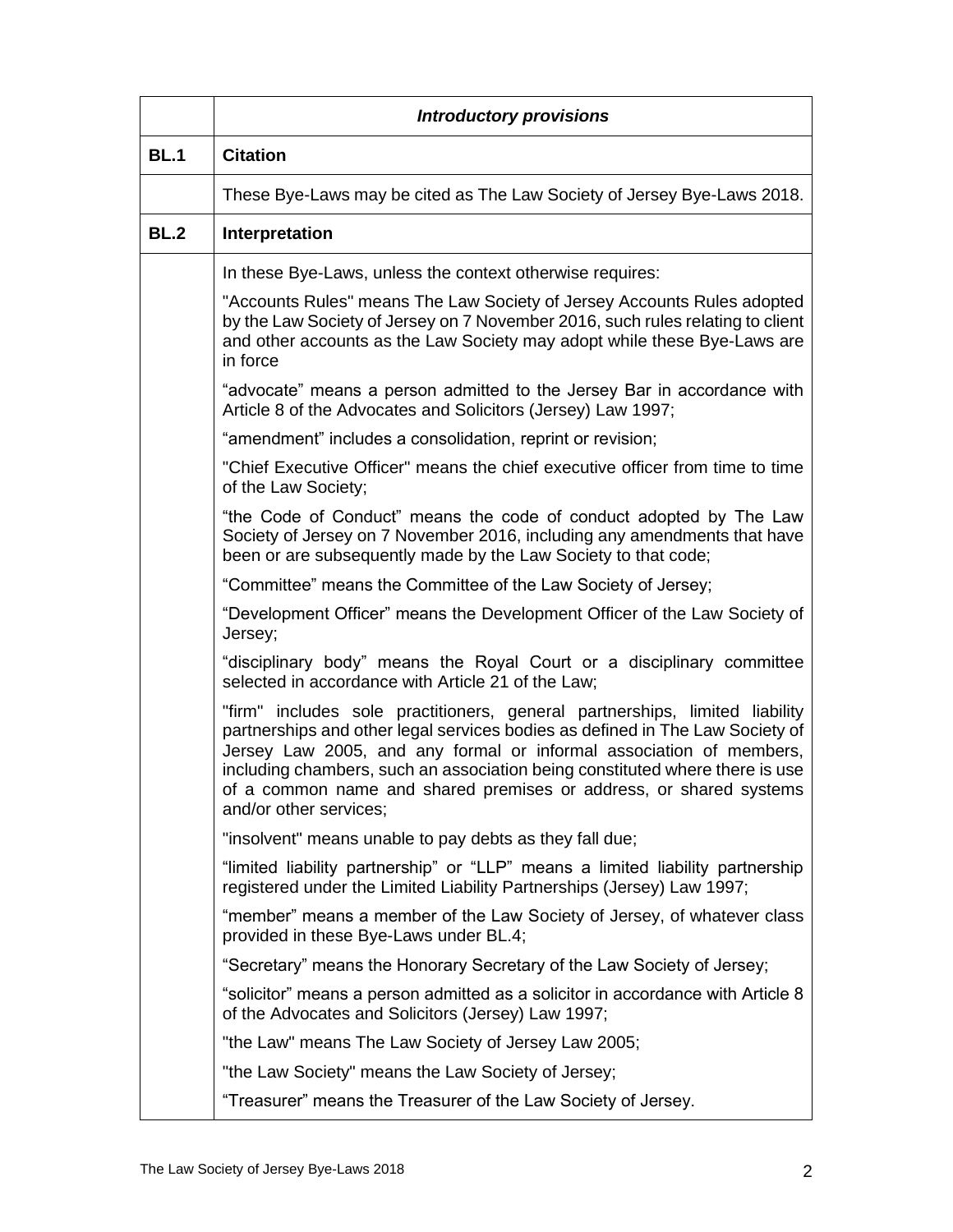| <b>BL.3</b> | Bye-Laws and Code of Conduct and Accounts Rules to be posted on<br>website                                                                                                                                                        |
|-------------|-----------------------------------------------------------------------------------------------------------------------------------------------------------------------------------------------------------------------------------|
|             | The Secretary of the Law Society shall post the Bye-Laws and any<br>amendments that are subsequently made by the Society to these Bye-<br>Laws, and the Code of Conduct, and the Accounts Rules, on the Law<br>Society's website. |

 $\blacksquare$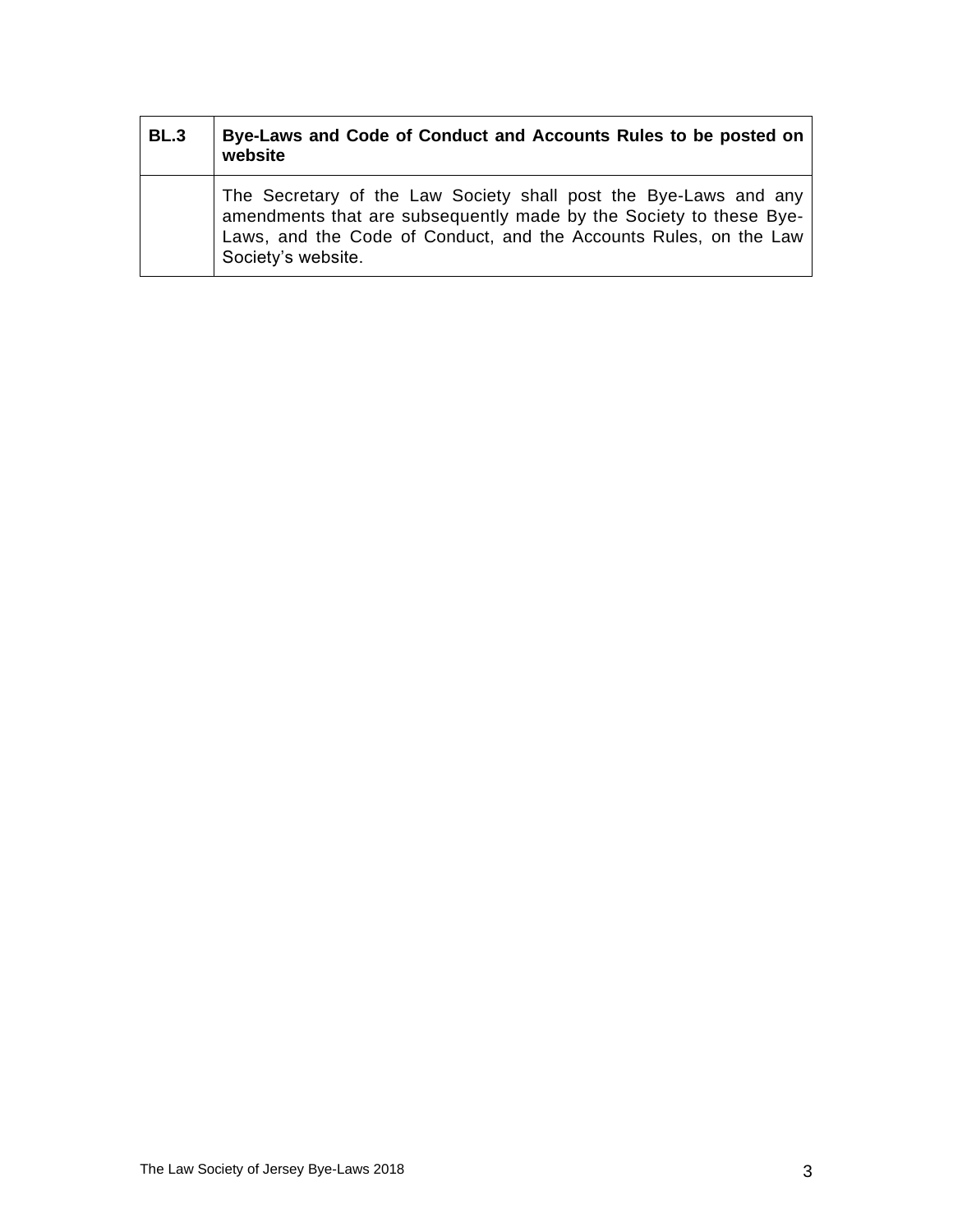|             | <b>Membership</b>                                                                                                                                                                                                                                                                                                                         |  |
|-------------|-------------------------------------------------------------------------------------------------------------------------------------------------------------------------------------------------------------------------------------------------------------------------------------------------------------------------------------------|--|
| <b>BL.4</b> | <b>Classes of Membership of the Society</b>                                                                                                                                                                                                                                                                                               |  |
|             | Advocates and solicitors who are practising law in private practice are<br>required, under The Law Society of Jersey Law 2005, to be an ordinary<br>member of the Law Society.                                                                                                                                                            |  |
|             | In addition to its ordinary members, the Law Society includes the<br>following classes of members:                                                                                                                                                                                                                                        |  |
|             | a) Non-practising members (Advocate (Non-Practising) or Solicitor (Non-<br>Practising));<br>b) Retired members; and<br>c) Student members.                                                                                                                                                                                                |  |
| <b>BL.5</b> | <b>Eligibility for non-practising membership</b>                                                                                                                                                                                                                                                                                          |  |
|             | A person is eligible to be a non-practising member of the Law Society<br>(Advocate (Non-Practising) or Solicitor (Non-Practising)) if he or she is<br>an advocate or solicitor, but:                                                                                                                                                      |  |
|             | a) on or before such date in each year as the Committee shall stipulate, he<br>or she signs a declaration in form acceptable to the Committee that he or<br>she is not practising Jersey law and that he or she is not holding himself<br>or herself out as an Advocate or Solicitor; and<br>b) he or she is not suspended from practice. |  |
|             | The Committee may approve exemptions to this Bye-Law where exceptional<br>circumstances apply.                                                                                                                                                                                                                                            |  |
| <b>BL.6</b> | <b>Eligibility for retired membership</b>                                                                                                                                                                                                                                                                                                 |  |
|             | A person is eligible to be a retired member of the Law Society if he<br>or she is an advocate or solicitor, but -<br>a) has retired from practice;<br>b) is not suspended from practice; and<br>does not hold a Crown office or a judicial office.<br>C)                                                                                  |  |
| <b>BL.7</b> | <b>Eligibility for student membership</b>                                                                                                                                                                                                                                                                                                 |  |
|             | A person is eligible to be a student member of the Law Society if he or she is<br>a student of the law of Jersey on a recognised course of study undertaken<br>with a view to sitting the final examination (on the law of Jersey) required by<br>the Advocates and Solicitors (Qualifying Examination) Rules 1997.                       |  |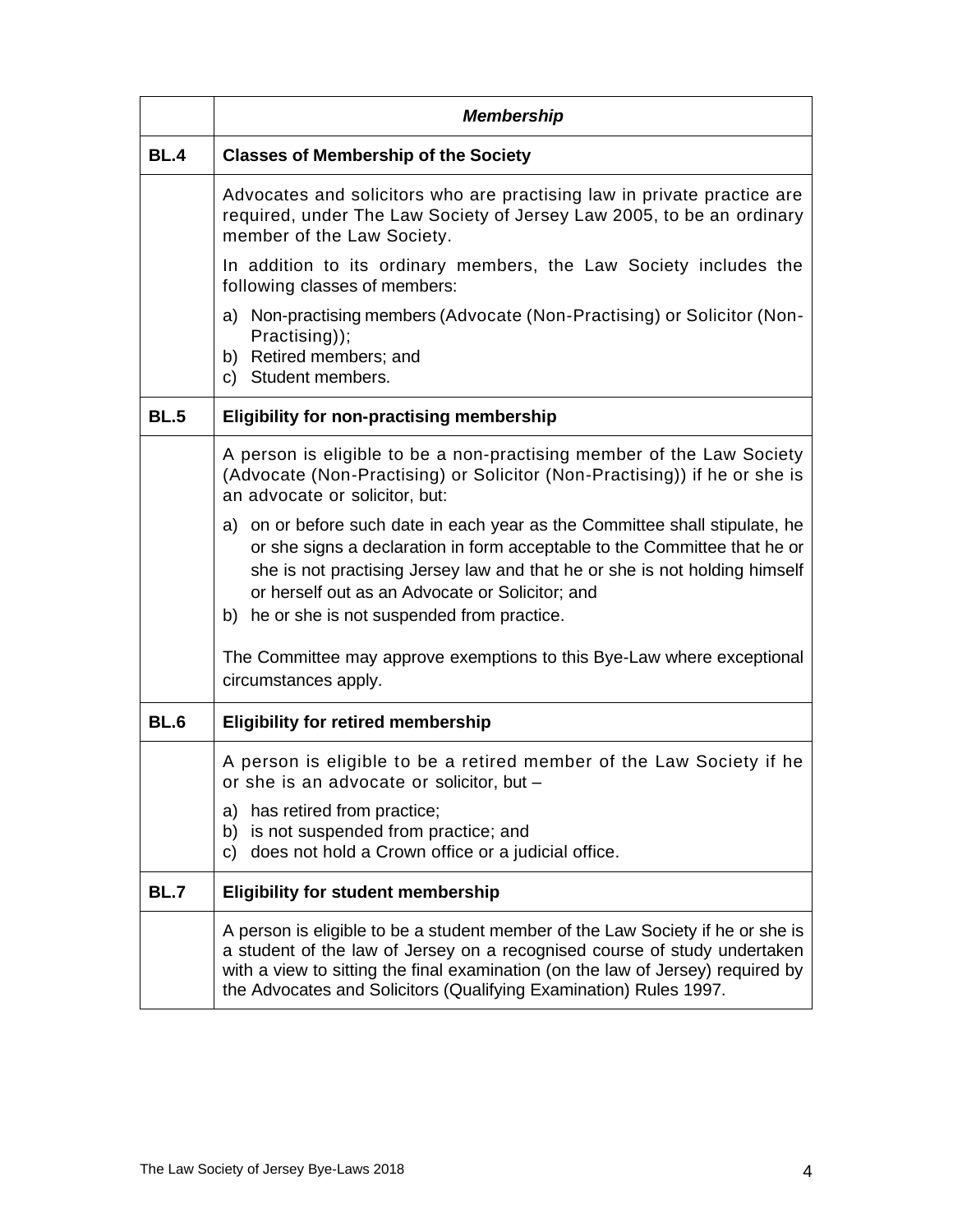| <b>BL.8</b> | <b>Applications for membership</b>                                                                                                                                                                                                                                                                                                                                                                                                                                            |
|-------------|-------------------------------------------------------------------------------------------------------------------------------------------------------------------------------------------------------------------------------------------------------------------------------------------------------------------------------------------------------------------------------------------------------------------------------------------------------------------------------|
|             | 1. An application for membership shall be made in writing to the Secretary<br>by way of designated application form available from the Law Society.                                                                                                                                                                                                                                                                                                                           |
|             | 2. The application must detail:                                                                                                                                                                                                                                                                                                                                                                                                                                               |
|             | a) The class of membership for which application is made;<br>b) Confirmation of eligibility; and<br>c) Date of swearing in as an advocate or solicitor of the Royal Court<br>of Jersey.                                                                                                                                                                                                                                                                                       |
|             | Applications may be made in anticipation of an individual being sworn<br>in as an advocate or solicitor but will not be granted until the applicant<br>has been sworn in. In such circumstances, a certified copy of the<br>applicant's certificate of admission as an advocate or solicitor must be<br>provided to the Law Society within 14 days of admission.                                                                                                              |
|             | 3. If the application is for ordinary membership:                                                                                                                                                                                                                                                                                                                                                                                                                             |
|             | a) where the applicant intends to practise on his or her own account or<br>as an employee of one or more other ordinary members, or of a<br>legal services body or a firm's service company, it must also be<br>accompanied by confirmation that:                                                                                                                                                                                                                             |
|             | the applicant is insured against his or her professional liabilities<br>i)<br>arising from practice, as required by BL.47; or<br>the applicant will not practise on his or her account or as an<br>ii)<br>employee of one or more other ordinary members, or of a legal<br>services body or a firm's service company, until such time as<br>insurance against his or her professional liabilities arising from<br>practice, as required by BL. 47, is in place and effective; |
|             | for an amount that is not less than the relevant amount for the time<br>being approved by the Law Society at a general meeting, each such<br>confirmation to be supported by evidence as referred to in BL.47; and                                                                                                                                                                                                                                                            |
|             | b) in every case, it must also be accompanied by the applicant's<br>written undertaking to the Law Society that he or she will honour<br>any undertaking that the applicant may give, to any other<br>advocate or solicitor, or the firm of any other advocate or solicitor,<br>in the course of practice, as provided in the Code of Conduct.                                                                                                                                |
|             | 4. In every case, the application must be accompanied by any other<br>information that the Law Society may reasonably require to satisfy<br>itself that the applicant is eligible for the class of membership for<br>which it is made.                                                                                                                                                                                                                                        |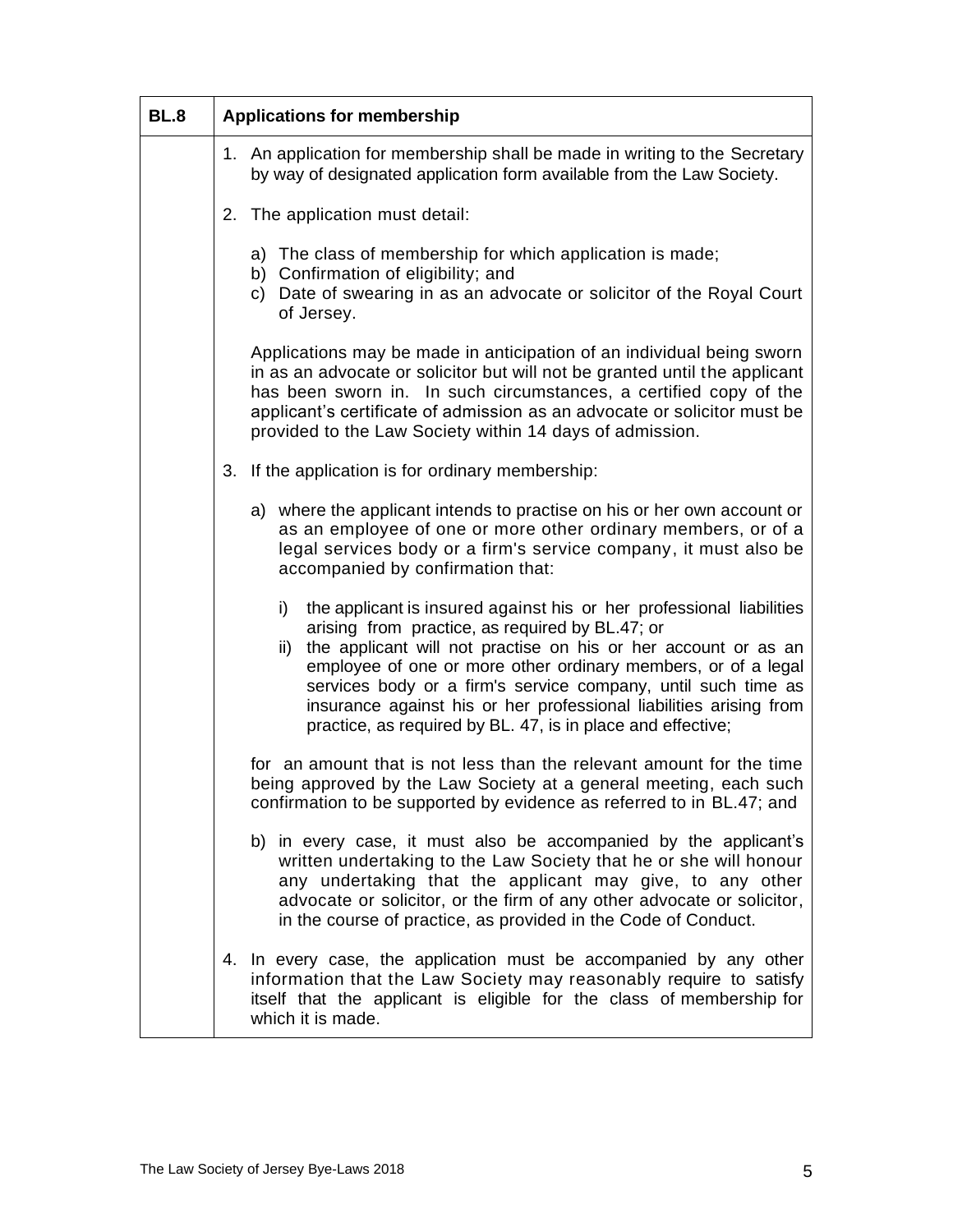| <b>BL.9</b>  | <b>Determination of applications</b>                                                                                                                                                                                                                                                                            |  |
|--------------|-----------------------------------------------------------------------------------------------------------------------------------------------------------------------------------------------------------------------------------------------------------------------------------------------------------------|--|
|              | 1. Applications for all classes of membership may be approved by the<br>Committee or by the Chief Executive Officer on behalf of the Law<br>Society, if the Committee or the Chief Executive Officer is satisfied that<br>the applicant is eligible for the class of membership for which they have<br>applied. |  |
|              | 2. Where the Chief Executive Officer is not satisfied as to the<br>eligibility of the applicant for the class of membership for which<br>they have applied, the application shall be referred to the<br>Committee for determination, whose decision shall be final.                                             |  |
| <b>BL.10</b> | <b>Resignation from membership</b>                                                                                                                                                                                                                                                                              |  |
|              | 1. A retired or non-practising member may resign, with immediate effect,<br>by notice in writing delivered to the Secretary.                                                                                                                                                                                    |  |
|              | 2. The period of notice that an ordinary member is to give to the<br>Secretary before his or her resignation has effect must be not less than<br>one month, such notice to be in writing.                                                                                                                       |  |
|              | Any ordinary member who resigns must send a copy of his or her<br>3.<br>notice of resignation to the Judicial Greffier.                                                                                                                                                                                         |  |
| <b>BL.11</b> | Duty of member who ceases to be a practitioner or is suspended from<br>practice                                                                                                                                                                                                                                 |  |
|              | A member:                                                                                                                                                                                                                                                                                                       |  |
|              | a) who ceases to be an advocate;<br>b) who ceases to be a solicitor; or<br>c) who is suspended from practice as an advocate or solicitor,                                                                                                                                                                       |  |
|              | must inform the Secretary in writing immediately.                                                                                                                                                                                                                                                               |  |
| <b>BL.12</b> | Duty of ordinary member who ceases to practise                                                                                                                                                                                                                                                                  |  |
|              | An ordinary member who ceases to practise law must inform the<br>Secretary in writing within 14 days and may not recommence practice<br>without first informing the Secretary and satisfying the provisions of BL.8.3<br>a), BL.8.3 b) and BL.8.4.                                                              |  |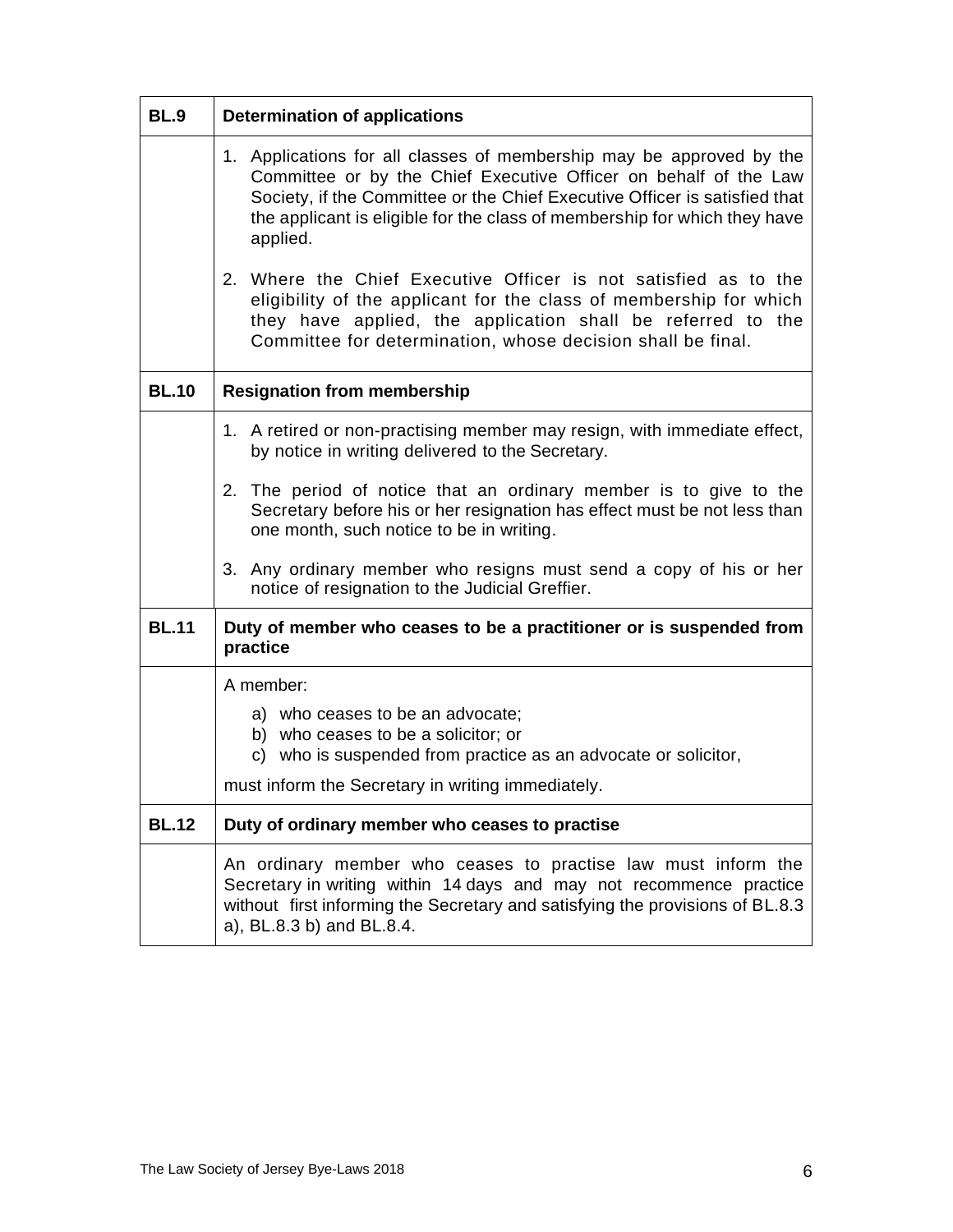| <b>BL.13</b> | Suspension of membership for non-payment of charges                                                                                                                                                                                                                                           |
|--------------|-----------------------------------------------------------------------------------------------------------------------------------------------------------------------------------------------------------------------------------------------------------------------------------------------|
|              | 1. If a member does not pay within one month of demand money that is<br>due by him or her to the Law Society under the Law or under these<br>Bye-Laws, the Secretary or Chief Executive Officer shall notify the<br>member in writing that the money has not been received by the<br>Society. |
|              | 2. If the member does not pay that money within 2 months of demand,<br>the Secretary or Chief Executive Officer shall report that fact to the<br>Committee.                                                                                                                                   |
|              | 3. After giving the member a reasonable opportunity to be heard, the<br>Committee may then suspend his or her membership until the money<br>is paid.                                                                                                                                          |
| <b>BL.14</b> | Suspension or termination of membership in other cases                                                                                                                                                                                                                                        |
|              | 1. While a retired or non-practising member is suspended from<br>practice as an advocate or solicitor, his or her membership of the<br>Law Society is automatically suspended by operation of this paragraph.                                                                                 |
|              | 2. If a member of any class (other than an ordinary member) ceases to<br>be qualified for membership of that class, he or she ceases to be<br>such a member.                                                                                                                                  |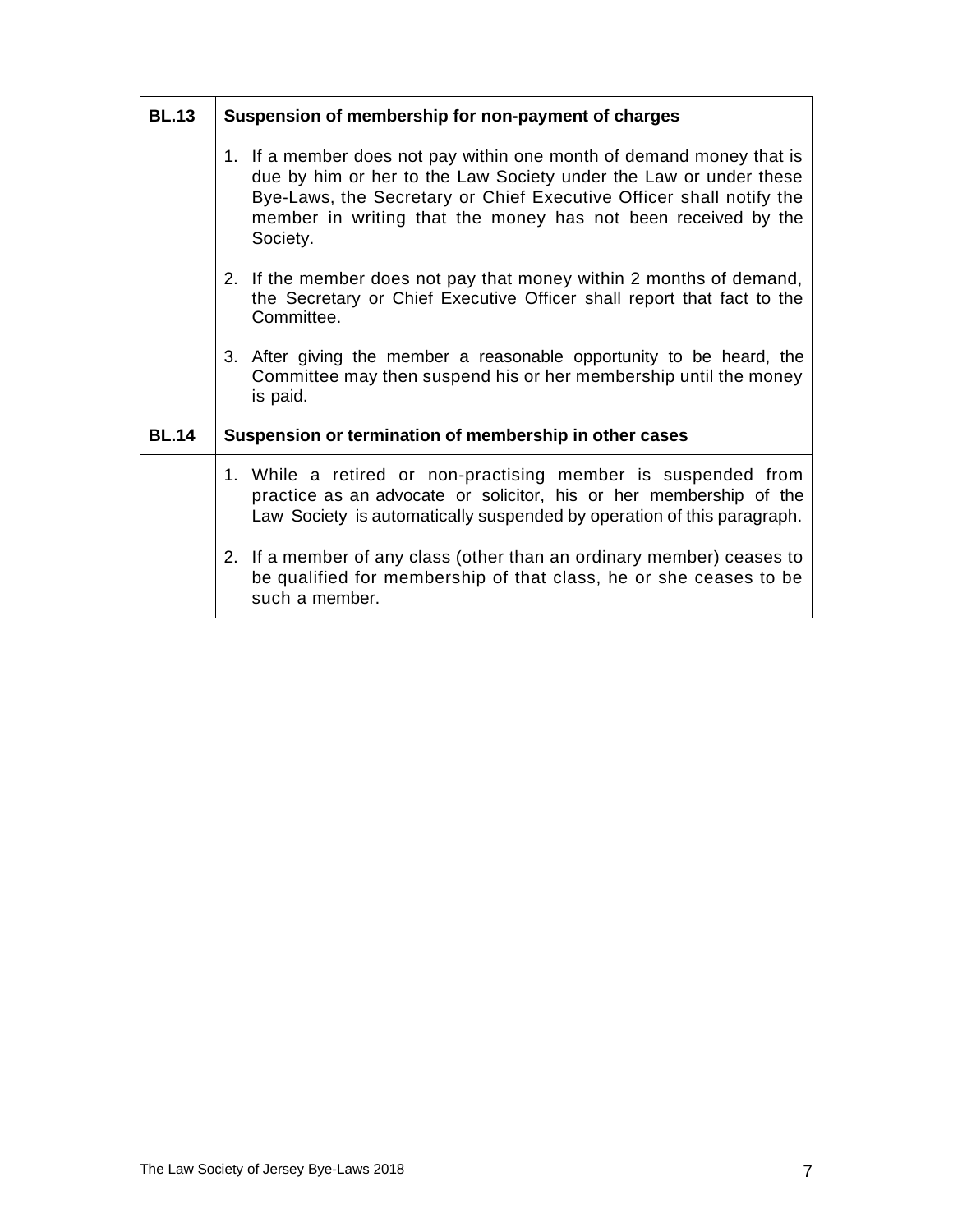|              | <b>Legal Services Bodies</b>                                                                                                                                                                                                                                                                                                                                                                                                                                                                                                                                                                                                                                                                                                                                                                                                 |
|--------------|------------------------------------------------------------------------------------------------------------------------------------------------------------------------------------------------------------------------------------------------------------------------------------------------------------------------------------------------------------------------------------------------------------------------------------------------------------------------------------------------------------------------------------------------------------------------------------------------------------------------------------------------------------------------------------------------------------------------------------------------------------------------------------------------------------------------------|
| <b>BL.15</b> | <b>Recognition of legal services bodies</b>                                                                                                                                                                                                                                                                                                                                                                                                                                                                                                                                                                                                                                                                                                                                                                                  |
|              | 1. A limited liability partnership ("LLP") or any other body may only carry on<br>the practice of an advocate or solicitor if it has been recognized as a legal<br>services body by the Committee.                                                                                                                                                                                                                                                                                                                                                                                                                                                                                                                                                                                                                           |
|              | 2. A limited liability partnership may only be recognized as a legal services<br>body if all of its partners are practitioners who are themselves ordinary<br>members of the Law Society (and another body may only be so<br>recognized if all of its members/principals are such practitioners).                                                                                                                                                                                                                                                                                                                                                                                                                                                                                                                            |
|              | To be eligible for such recognition, a limited liability partnership must:<br>3.                                                                                                                                                                                                                                                                                                                                                                                                                                                                                                                                                                                                                                                                                                                                             |
|              | a) be incorporated in Jersey;<br>b) have at least one practising address in Jersey;<br>c) have its registered office at a practising address in Jersey;<br>d) have at least two partners at all times                                                                                                                                                                                                                                                                                                                                                                                                                                                                                                                                                                                                                        |
|              | and another body must satisfy the same requirements, construing the<br>reference to 'partners' as a reference to 'members'.                                                                                                                                                                                                                                                                                                                                                                                                                                                                                                                                                                                                                                                                                                  |
| <b>BL.16</b> | <b>Applications for recognition</b>                                                                                                                                                                                                                                                                                                                                                                                                                                                                                                                                                                                                                                                                                                                                                                                          |
|              | An application for recognition as a legal services body shall be made in<br>1.<br>writing to the Secretary or relevant member of staff of the Law Society by<br>way of designated application form available from the Law Society.                                                                                                                                                                                                                                                                                                                                                                                                                                                                                                                                                                                           |
|              | 2. Applications shall be accompanied by written confirmation, signed by a<br>partner or principal of the applicant body, that the applicant meets the<br>eligibility criteria for recognition and the provision of the following<br>information or documentation:                                                                                                                                                                                                                                                                                                                                                                                                                                                                                                                                                            |
|              | a) Proposed name of legal services body (which must not be inconsistent<br>with any other law in Jersey, or the Code of Conduct);<br>Names of partners or members of the (proposed) legal services body<br>b)<br>and confirmation that all partners or members are ordinary members<br>of The Law Society of Jersey;<br>c) Details of registered office and practising address(es);<br>d) Proof that the applicant is insured against professional liabilities<br>arising from practice, in accordance with BL. 46, for an amount that is<br>not less than the relevant amount for the time being approved by the<br>Law Society at a general meeting;<br>e) Name of the person or persons appointed to monitor compliance, by<br>the legal services body, with requirements imposed on it under the<br>Bye-Laws or the Law. |
|              | The application must be accompanied by a recognition fee, as prescribed<br>3.<br>by the Law Society.                                                                                                                                                                                                                                                                                                                                                                                                                                                                                                                                                                                                                                                                                                                         |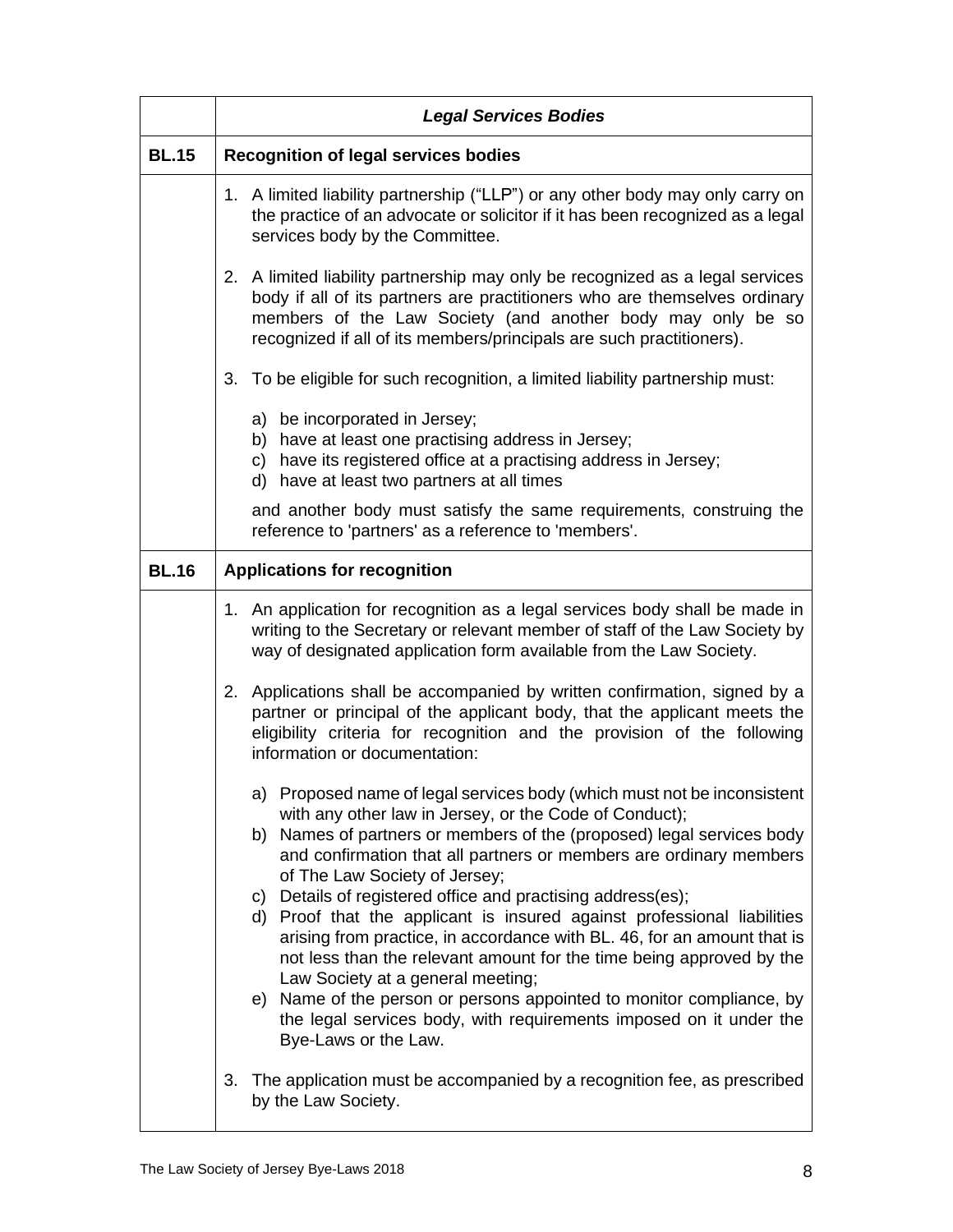|              |    | 4. In each case, the application must be accompanied by any other<br>information that the Committee may reasonably require to satisfy itself that<br>the applicant is eligible for recognition as a legal services body. The<br>applicant must comply with all subsequent such requests for information<br>in support of its application.                                                                                                                                             |
|--------------|----|---------------------------------------------------------------------------------------------------------------------------------------------------------------------------------------------------------------------------------------------------------------------------------------------------------------------------------------------------------------------------------------------------------------------------------------------------------------------------------------|
| <b>BL.17</b> |    | Procedure for recognition of legal services bodies                                                                                                                                                                                                                                                                                                                                                                                                                                    |
|              |    | 1. Applications for recognition will be determined by the Committee.                                                                                                                                                                                                                                                                                                                                                                                                                  |
|              | 2. | Recognition may be granted subject to such conditions as are deemed<br>appropriate by the Committee.                                                                                                                                                                                                                                                                                                                                                                                  |
|              | 3. | Conditions imposed by the Committee may include, but are not limited to,<br>provisions that:                                                                                                                                                                                                                                                                                                                                                                                          |
|              |    | a) Require the legal services body to take specified steps that will, in the<br>opinion of the Law Society, be conducive to that legal services body<br>carrying out its business and providing legal services efficiently, as<br>prescribed in the Law (as amended);                                                                                                                                                                                                                 |
|              |    | b) Prohibit the legal services body from taking any specified steps without<br>the approval of the Law Society.                                                                                                                                                                                                                                                                                                                                                                       |
|              |    | The terms of such conditions may state when the conditions take<br>effect, and unless otherwise stated, such conditions shall take effect<br>when notified in writing to the legal services body; and the Committee<br>shall have power to direct that a condition is not to take effect until the<br>conclusion of any appeal in relation to it.                                                                                                                                     |
|              |    | 4. Recognition, where granted, will be confirmed by the issue of a certificate<br>of recognition by the Law Society, and will take effect on and from the date<br>of that certificate.                                                                                                                                                                                                                                                                                                |
|              |    | 5. A body may not operate as a legal services body until it has received its<br>certificate of recognition, or approval of recognition has otherwise been<br>confirmed in writing by the Law Society to the relevant body.                                                                                                                                                                                                                                                            |
| <b>BL.18</b> |    | <b>Register of legal services bodies</b>                                                                                                                                                                                                                                                                                                                                                                                                                                              |
|              | 1. | The Law Society shall maintain a register of all legal services bodies<br>recognised by the Law Society. The register shall contain the names and<br>places of business of all bodies which are recognized as legal services<br>bodies, together with details of information in respect of the ownership,<br>structure, and partners or members, as requested from, or provided by<br>the legal services body, including any changes advised to the Law Society<br>from time to time. |
|              | 2. | The register shall include the date of recognition by the Law Society,<br>details of any changes to the recognition of a legal services body, renewal                                                                                                                                                                                                                                                                                                                                 |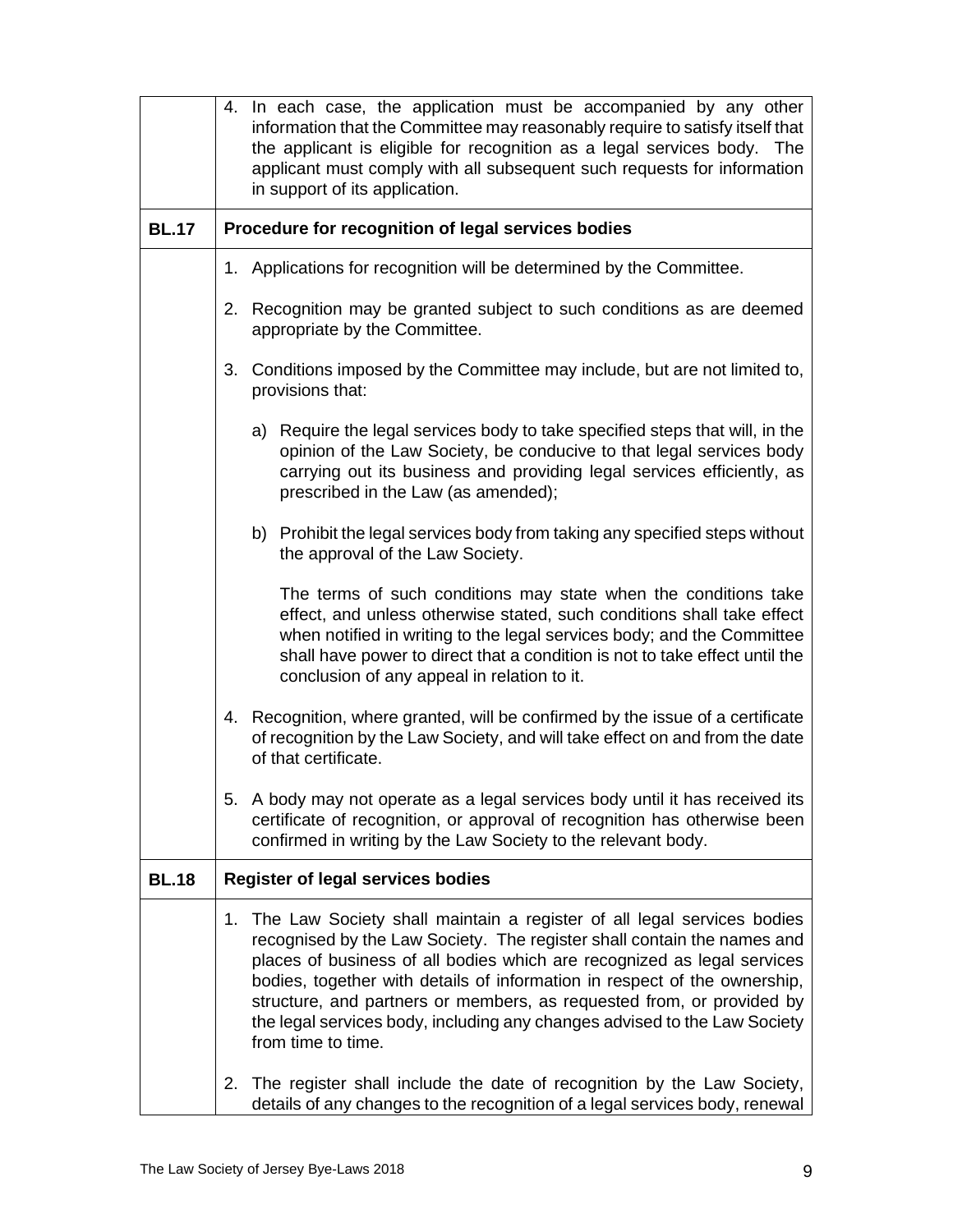|              | of recognition and transfer of recognition, and any conditions applied to<br>recognition.                                                                                                                                                                                                                 |
|--------------|-----------------------------------------------------------------------------------------------------------------------------------------------------------------------------------------------------------------------------------------------------------------------------------------------------------|
|              | 3. The names of all recognised legal services bodies, and the dates on which<br>their recognition, or renewal and/or transfer of recognition, come into<br>effect, shall be detailed on the Law Society website.                                                                                          |
| <b>BL.19</b> | Validity and renewal of recognition                                                                                                                                                                                                                                                                       |
|              | 1. Recognition of a legal services body is valid for a period of three years,<br>unless suspended or revoked. At the end of that period of three years,<br>recognition expires automatically, unless application for renewal has been<br>made in accordance with this BL.19.                              |
|              | 2. Recognition expires automatically if a recognised legal services body<br>becomes insolvent.                                                                                                                                                                                                            |
|              | 3. Legal services bodies shall apply to the Secretary in writing for renewal of<br>recognition, by way of designated renewal form available from the Law<br>Society, at least one month prior to expiry of recognition.                                                                                   |
|              | 4. A fee shall be payable for renewal of recognition, as prescribed by the<br>Law Society.                                                                                                                                                                                                                |
|              | The provisions of BL.17 (Procedure for recognition of legal services<br>5.<br>bodies) shall apply mutatis mutandis for and on renewal of recognition.                                                                                                                                                     |
|              | 6. The Law Society may revoke recognition, by decision of the Committee<br>and subsequent notification in writing to the relevant legal services body,<br>if:                                                                                                                                             |
|              | a) the Law Society is satisfied that recognition was granted as a result of<br>mistake or fraud; or<br>b) the Law Society is satisfied that a recognised legal services body<br>would not be eligible if applying for initial recognition; or<br>c) in the circumstances referred to in BL.21 (c) or (d). |
| <b>BL.20</b> | <b>Information and documentation</b>                                                                                                                                                                                                                                                                      |
|              | A legal services body must supply any information and documentation<br>1.<br>relating to the ownership, structure, partners or members of the legal<br>services body as and when requested to do so by the Law Society, within<br>14 days of the request or as otherwise determined.                      |
|              | 2. A legal services body must notify the Law Society promptly of the<br>following:                                                                                                                                                                                                                        |
|              | a) Any proposed change to its name;<br>b) Any change to its registered office and/or any of its practising<br>addresses;                                                                                                                                                                                  |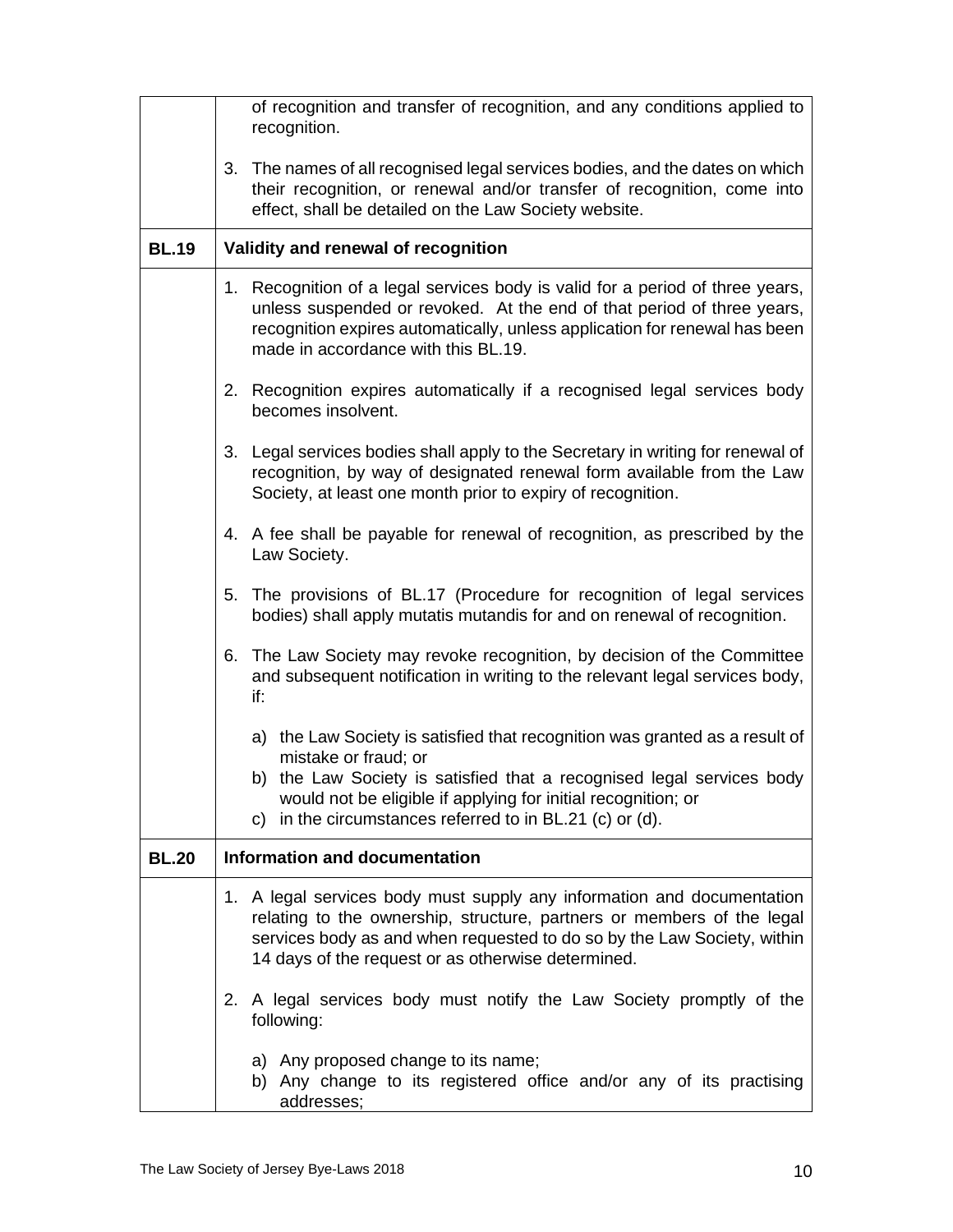|              | c) Any change to its partners or members (including, to the extent<br>reasonably possible, the occurrence of any circumstances or event                                                                                                                                                                                                                                              |
|--------------|--------------------------------------------------------------------------------------------------------------------------------------------------------------------------------------------------------------------------------------------------------------------------------------------------------------------------------------------------------------------------------------|
|              | referred to in $BL.21(c)$ or $(d)$ ;                                                                                                                                                                                                                                                                                                                                                 |
|              | If it no longer meets the eligibility criteria for recognition or no longer<br>d)<br>satisfies any requirement for it to be or remain a legal services body<br>(including, to the extent reasonably possible, the occurrence of any<br>circumstances or event referred to in BL.21(c) or (d));                                                                                       |
|              | e) If any conditions of recognition have not been, or cannot be, met;                                                                                                                                                                                                                                                                                                                |
|              | If its recognition is, under any circumstances, suspended, revoked or<br>f)<br>expires;                                                                                                                                                                                                                                                                                              |
|              | g) If it becomes insolvent.                                                                                                                                                                                                                                                                                                                                                          |
| <b>BL.21</b> | <b>Maintenance of recognition</b>                                                                                                                                                                                                                                                                                                                                                    |
|              | 1. To maintain recognition, an LLP or other legal services body (and<br>respectively its partners and members) must ensure that:                                                                                                                                                                                                                                                     |
|              | a) the partners or members are ordinary members at all times;                                                                                                                                                                                                                                                                                                                        |
|              | it has at least two partners or members at all times;<br>b)<br>if a partner or member dies, which would put an LLP or other legal<br>C)                                                                                                                                                                                                                                              |
|              | services body in breach of this Bye-Law, a new member who is an<br>ordinary member of the Law Society must be appointed within 14<br>days. If this is not achieved, the LLP or other legal services body will<br>be liable to have its recognition or authorisation revoked by the<br>Committee under the provisions of these Bye-Laws;<br>d)                                        |
|              | if the LLP's or other legal services body's only, or last remaining,<br>partner or member:                                                                                                                                                                                                                                                                                           |
|              | is committed to prison in civil or criminal proceedings;<br>İ.<br>becomes and continues to be unable to attend to the practice of<br>ii.<br>the LLP or other legal services body because of incapacity<br>caused by illness, accident or age;                                                                                                                                        |
|              | becomes and continues to be a "patient" as defined by the Mental<br>iii.<br>Health (Jersey) Law 1969 as amended;                                                                                                                                                                                                                                                                     |
|              | iv. abandons the practice of the LLP or other legal services body; or                                                                                                                                                                                                                                                                                                                |
|              | v. is made subject to a condition, which would be breached by continuing<br>as a member,                                                                                                                                                                                                                                                                                             |
|              | the LLP or other legal services body must ensure that an additional or<br>replacement partner or member who is an ordinary member of the Law<br>Society is appointed within 14 days. If this is not achieved, the LLP or<br>other legal services body will be liable to have its recognition or<br>authorisation revoked by the Committee under the provisions of these<br>Bye-Laws; |
|              | (e) no partner or member creates any security interest or other third party<br>interest over his or her interest in the legal services body.                                                                                                                                                                                                                                         |
|              | Generally, the Committee may suspend or revoke recognition of a legal<br>services body where conditions imposed made have not been met, the<br>legal services body no longer meets the eligibility criteria for recognition<br>or fees as prescribed (and demanded) have not been met.                                                                                               |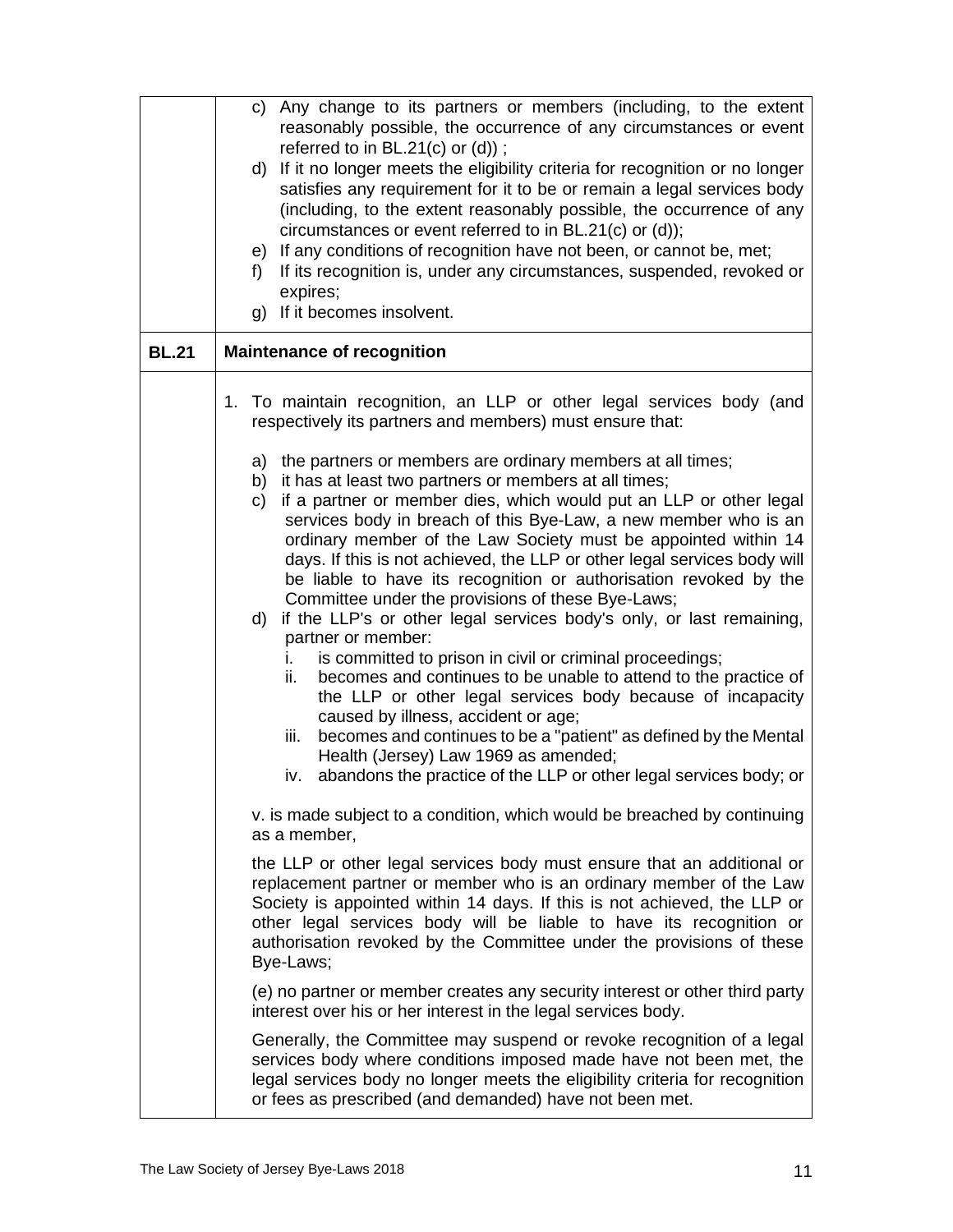| <b>BL.22</b> | Mergers or transfer of recognition                                                                                                                                                                                                                                                                                                                                                                                                      |  |
|--------------|-----------------------------------------------------------------------------------------------------------------------------------------------------------------------------------------------------------------------------------------------------------------------------------------------------------------------------------------------------------------------------------------------------------------------------------------|--|
|              | 1. In the event of a proposed merger between firms, any or all of whom are<br>recognised legal services bodies, an application must be made to the<br>Committee to transfer recognition to a new or restructured legal services<br>body, for such transfer of recognition to come into effect on the date of the<br>proposed merger coming into effect. A fee shall be payable for such<br>transfers, as prescribed by the Law Society. |  |
|              | 2. The provisions of BL.17 (Procedure for recognition of legal services<br>bodies) shall apply mutatis mutandis for and on such transfer of<br>recognition.                                                                                                                                                                                                                                                                             |  |
| <b>BL.23</b> | <b>Appeal against decisions</b>                                                                                                                                                                                                                                                                                                                                                                                                         |  |
|              | 1. A proposed legal services body may appeal to the Royal Court any<br>decision made by the Committee to refuse recognition as a legal services<br>body or the imposition of any conditions of recognition.                                                                                                                                                                                                                             |  |
|              | 2. A legal services body may appeal to the Royal Court any decision made<br>by the Committee to suspend or revoke its recognition as a legal services<br>body.                                                                                                                                                                                                                                                                          |  |
|              | 3. A legal services body may appeal to the Royal Court any decision made<br>by the Committee to refuse to renew or transfer recognition as a legal<br>services body.                                                                                                                                                                                                                                                                    |  |
|              | 4. A legal services body may appeal to the Royal Court any other decision<br>of the Law Society or its Committee under these Bye-Laws relating to that<br>legal services body.                                                                                                                                                                                                                                                          |  |
|              | 5. Any appeal under this BL.23 must be made within 6 months of the<br>notification in writing to the legal services body of the decision in question.                                                                                                                                                                                                                                                                                   |  |
| <b>BL.24</b> | <b>Scope of practice</b>                                                                                                                                                                                                                                                                                                                                                                                                                |  |
|              | A legal services body may provide any legal service that an advocate or<br>solicitor may provide, but may not undertake any business other than the<br>provision of legal services or any activity other than one which is ancillary or<br>incidental to the provision of legal services.                                                                                                                                               |  |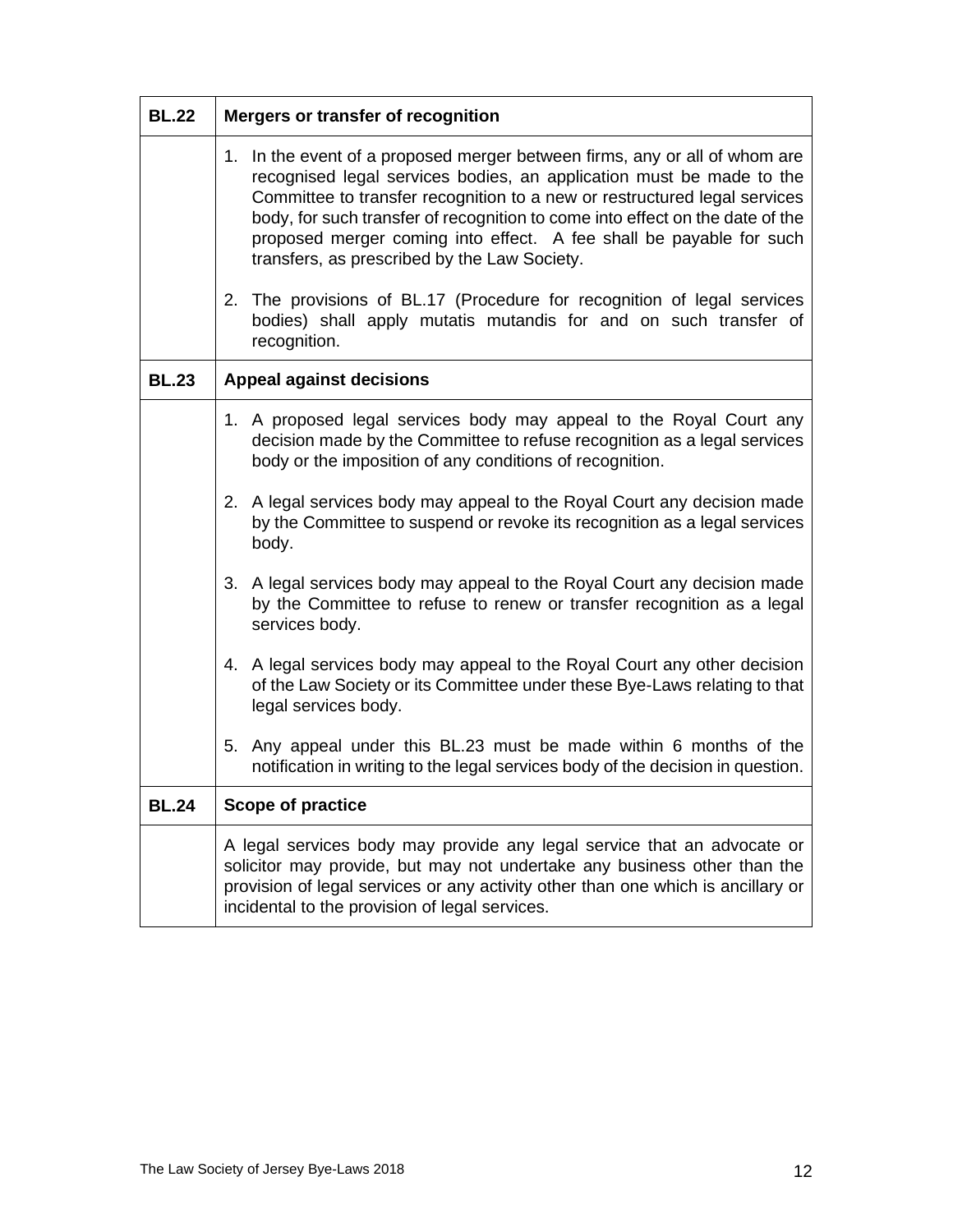|               | <b>General meetings of the Law Society</b>                                                                                                                                                                                                                                                                                                                                                                                                                                                                                                                                                                                                                                                                                                                                                                                                            |
|---------------|-------------------------------------------------------------------------------------------------------------------------------------------------------------------------------------------------------------------------------------------------------------------------------------------------------------------------------------------------------------------------------------------------------------------------------------------------------------------------------------------------------------------------------------------------------------------------------------------------------------------------------------------------------------------------------------------------------------------------------------------------------------------------------------------------------------------------------------------------------|
| <b>BL.25</b>  | <b>Annual general meetings</b>                                                                                                                                                                                                                                                                                                                                                                                                                                                                                                                                                                                                                                                                                                                                                                                                                        |
|               | 1. The annual general meeting of the Law Society shall be held on a date<br>to be appointed by the Committee (not being before 1st March or after<br>30 <sup>th</sup> September).                                                                                                                                                                                                                                                                                                                                                                                                                                                                                                                                                                                                                                                                     |
|               | 2. At the annual general meeting, the Law Society must transact the<br>following business:                                                                                                                                                                                                                                                                                                                                                                                                                                                                                                                                                                                                                                                                                                                                                            |
|               | a) the receipt and consideration of the annual report of the President;<br>b) the receipt and consideration of the Society's accounts for the<br>preceding year;<br>c) the receipt and consideration of reports of sub-committees;<br>d) the election of the President and the other Committee members;<br>and                                                                                                                                                                                                                                                                                                                                                                                                                                                                                                                                        |
|               | e) the appointment of such ordinary or associate members as is<br>necessary to fill any vacancies on the disciplinary panel.                                                                                                                                                                                                                                                                                                                                                                                                                                                                                                                                                                                                                                                                                                                          |
|               | The Law Society may also transact any other business (except a proposal<br>for the winding up of the Society) at an annual general meeting.                                                                                                                                                                                                                                                                                                                                                                                                                                                                                                                                                                                                                                                                                                           |
| <b>BL.26</b>  | Other general meetings                                                                                                                                                                                                                                                                                                                                                                                                                                                                                                                                                                                                                                                                                                                                                                                                                                |
|               | 1. The President may at any time convene a general meeting that is not<br>an annual general meeting.                                                                                                                                                                                                                                                                                                                                                                                                                                                                                                                                                                                                                                                                                                                                                  |
|               | 2. The Committee must convene a general meeting if it is required to do so<br>by not fewer than 10 ordinary members by their delivering notice of that<br>requirement to the Secretary.                                                                                                                                                                                                                                                                                                                                                                                                                                                                                                                                                                                                                                                               |
|               | 3. At a general meeting that is convened specially for the purpose of<br>the winding up of the Law Society, no other business may be<br>transacted.                                                                                                                                                                                                                                                                                                                                                                                                                                                                                                                                                                                                                                                                                                   |
| <b>BL.26a</b> | <b>Format of meetings</b>                                                                                                                                                                                                                                                                                                                                                                                                                                                                                                                                                                                                                                                                                                                                                                                                                             |
|               | General meetings, including the Annual General Meeting, will ordinarily<br>require the personal physical presence of members in sufficient numbers to<br>be quorate (an "actual meeting"). Where, for any reason, it is not feasible to<br>hold an actual meeting or where any legal restrictions or official guidelines<br>apply so as to prohibit or discourage an actual meeting, the Secretary may<br>determine that a general meeting may be convened as (or a general meeting<br>that has been convened as an actual meeting may be changed to) a remote<br>meeting to be undertaken by video or telephone conference, utilising any<br>means approved by the Committee (a "remote meeting") or a combination of<br>actual meeting and remote meeting (a "mixed meeting").<br>Where the Secretary decides that an actual meeting which has been |
|               | convened shall be changed to a remote meeting or converted into a mixed                                                                                                                                                                                                                                                                                                                                                                                                                                                                                                                                                                                                                                                                                                                                                                               |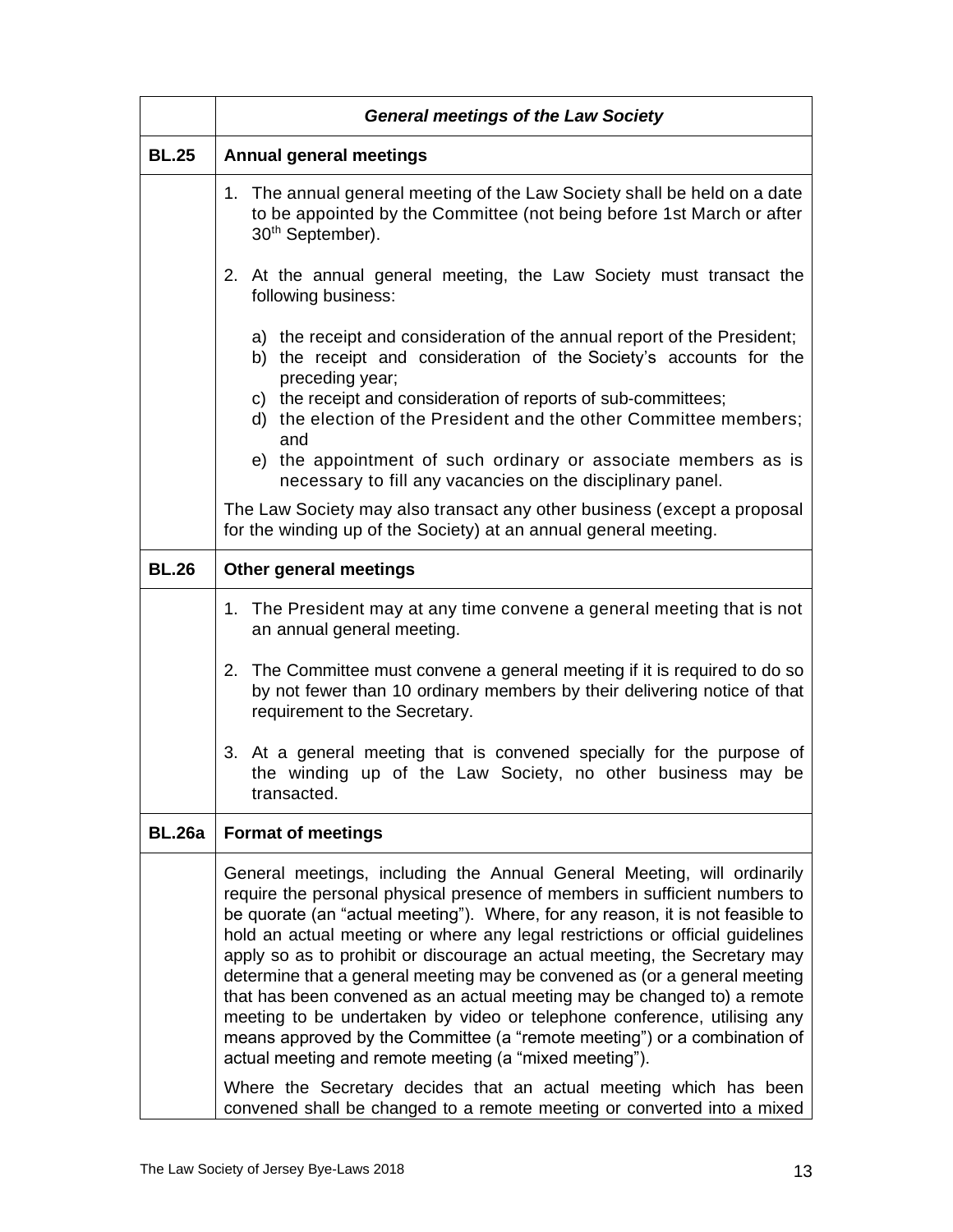|              | meeting, there shall be no requirement to re-issue a convening notice to<br>members, provided that at least 24 hours' notice of the amended<br>arrangements is communicated to members.                                                                                             |  |  |
|--------------|-------------------------------------------------------------------------------------------------------------------------------------------------------------------------------------------------------------------------------------------------------------------------------------|--|--|
|              | Attendance by a member by video or telephone conference at a general<br>meeting held as a remote meeting or a mixed meeting is to be regarded for<br>all purposes, including the achievement of quorum, as required in BL.28, as<br>'personal attendance'.                          |  |  |
|              | The term "general meeting" (including an Annual General Meeting) as applied<br>in these Bye-Laws shall refer to an actual meeting, a remote meeting or a<br>mixed meeting as the case may be and save as otherwise specified.                                                       |  |  |
| <b>BL.27</b> | Notice of general meetings                                                                                                                                                                                                                                                          |  |  |
|              | 1. The Secretary shall give not less than 14 clear days' notice of a<br>general meeting to the members of the Law Society.                                                                                                                                                          |  |  |
|              | The notice shall include the following information:<br>2.                                                                                                                                                                                                                           |  |  |
|              | a) the date and time of the meeting;<br>b) the place at which it will be held;<br>c) the agenda for the meeting, which must describe the general nature<br>of each item of business that it is proposed to transact; and<br>d) in the case of an annual general meeting, copies of: |  |  |
|              | the annual report of the President, and<br>İ.<br>the Law Society's accounts for the preceding year.<br>ii.                                                                                                                                                                          |  |  |
|              | Where the meeting is held as a remote meeting, the place of the meeting<br>shall be deemed to be the Law Society's office. Where the meeting is<br>held as a mixed meeting, the place of the meeting shall be deemed to<br>be the place where the actual meeting is held.           |  |  |
|              | An accidental omission to give notice to a member does not invalidate<br>anything done at the meeting.                                                                                                                                                                              |  |  |
| <b>BL.28</b> | Quorum at general meetings                                                                                                                                                                                                                                                          |  |  |
|              | 1. At a general meeting:                                                                                                                                                                                                                                                            |  |  |
|              | a) the ordinary members who are present personally are a quorum<br>if they are not fewer in number than 10 per cent of the total of<br>the ordinary members;                                                                                                                        |  |  |
|              | b) if the President is present, he or she shall preside; and                                                                                                                                                                                                                        |  |  |
|              | c) in the absence of the President, the ordinary members who are<br>present personally shall elect one of their number to preside.                                                                                                                                                  |  |  |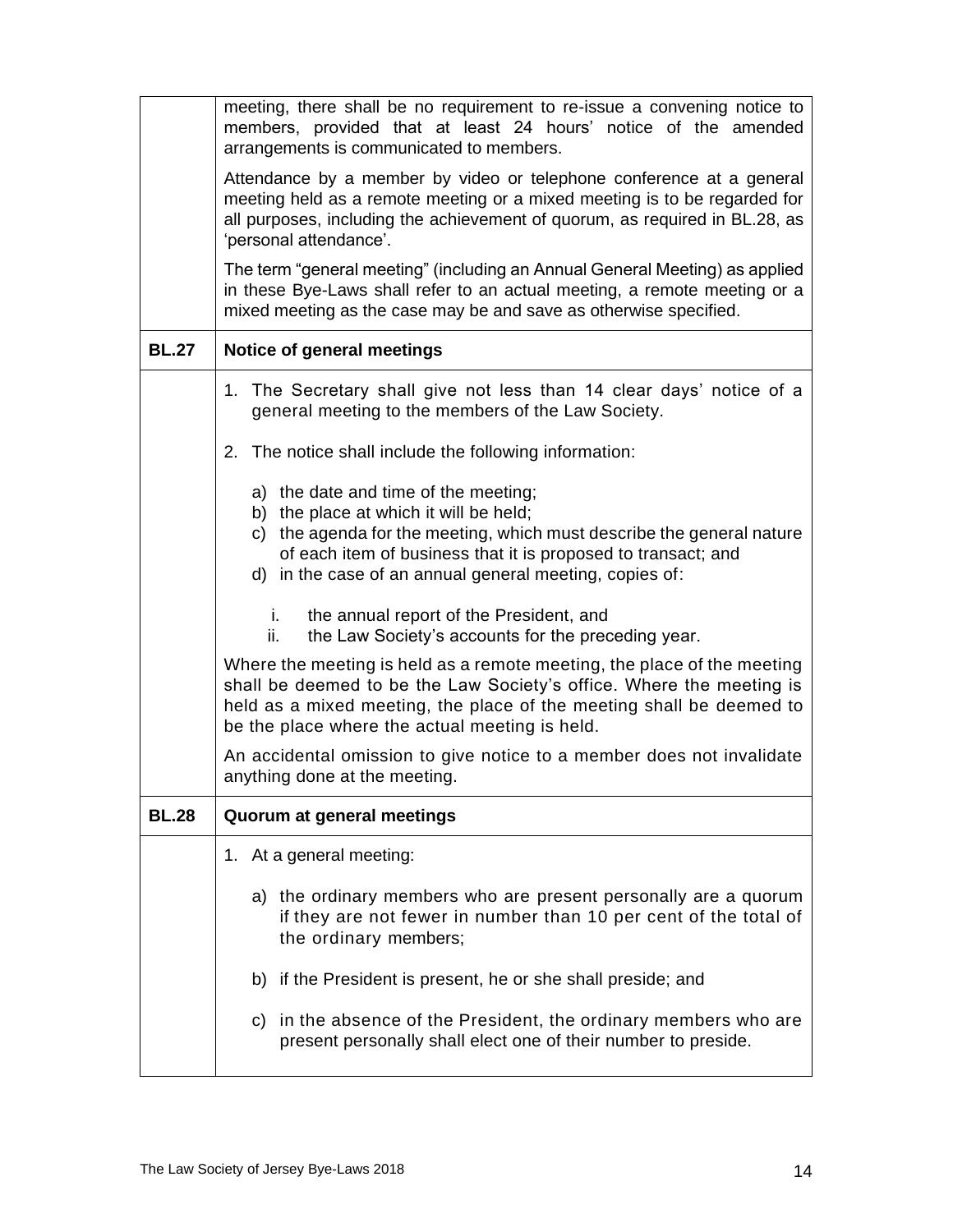|              | 2. If the quorum is not constituted within 30 minutes after the time<br>appointed for the meeting, it shall stand adjourned to a date, time<br>and place to be determined by the person presiding.                                  |
|--------------|-------------------------------------------------------------------------------------------------------------------------------------------------------------------------------------------------------------------------------------|
|              | 3. The person presiding shall appoint a date and time that is not more<br>than 21 days after the adjournment, and shall inform the Secretary in<br>sufficient time to enable the latter to comply with BL.28.4.                     |
|              | 4. The Secretary shall give not less than 7 clear days' notice to members<br>of the date, time and place to which the meeting is adjourned.                                                                                         |
|              | 5. If the quorum specified in BL.28.1a) is not present on the resumption<br>of the adjourned meeting, 3 ordinary members present personally<br>are then a quorum.                                                                   |
| <b>BL.29</b> | Voting at general meetings                                                                                                                                                                                                          |
|              | 1. At a general meeting a retired or non-practising member may speak<br>on any motion, but he or she may not vote. A student member is not<br>entitled to speak or vote at a general meeting.                                       |
|              | 2. Each question is to be decided on a show of hands of the<br>ordinary members present personally, unless:                                                                                                                         |
|              | a) these Bye-Laws provide that it is to be decided by a ballot; or<br>b) before the vote on a show of hands is taken, the person presiding,<br>or not fewer than 10 of the ordinary members present personally<br>require a ballot. |
|              | 3. On a vote on a show of hands, unless a ballot is promptly demanded<br>by an ordinary member who is present personally, which ballot any<br>such member shall have the right to demand, a declaration by the<br>person presiding: |
|              | a) that the result has been carried, or has been carried by a specified<br>majority; or<br>b) that the result has not been carried, or has not been carried by<br>a specified majority,                                             |
|              | is conclusive evidence of that fact, and any entry to that effect by the<br>Secretary in the minute book is also conclusive evidence of that fact.                                                                                  |
|              | 4. If, before or on a vote on a show of hands, a ballot is required under<br>BL.29.2 or demanded under BL.29.3:                                                                                                                     |
|              | a) it is to be held in such manner and at such date, time and place<br>as the person presiding shall direct;<br>b) for that purpose, the person presiding may adjourn the meeting for<br>any period not exceeding 7 days; and       |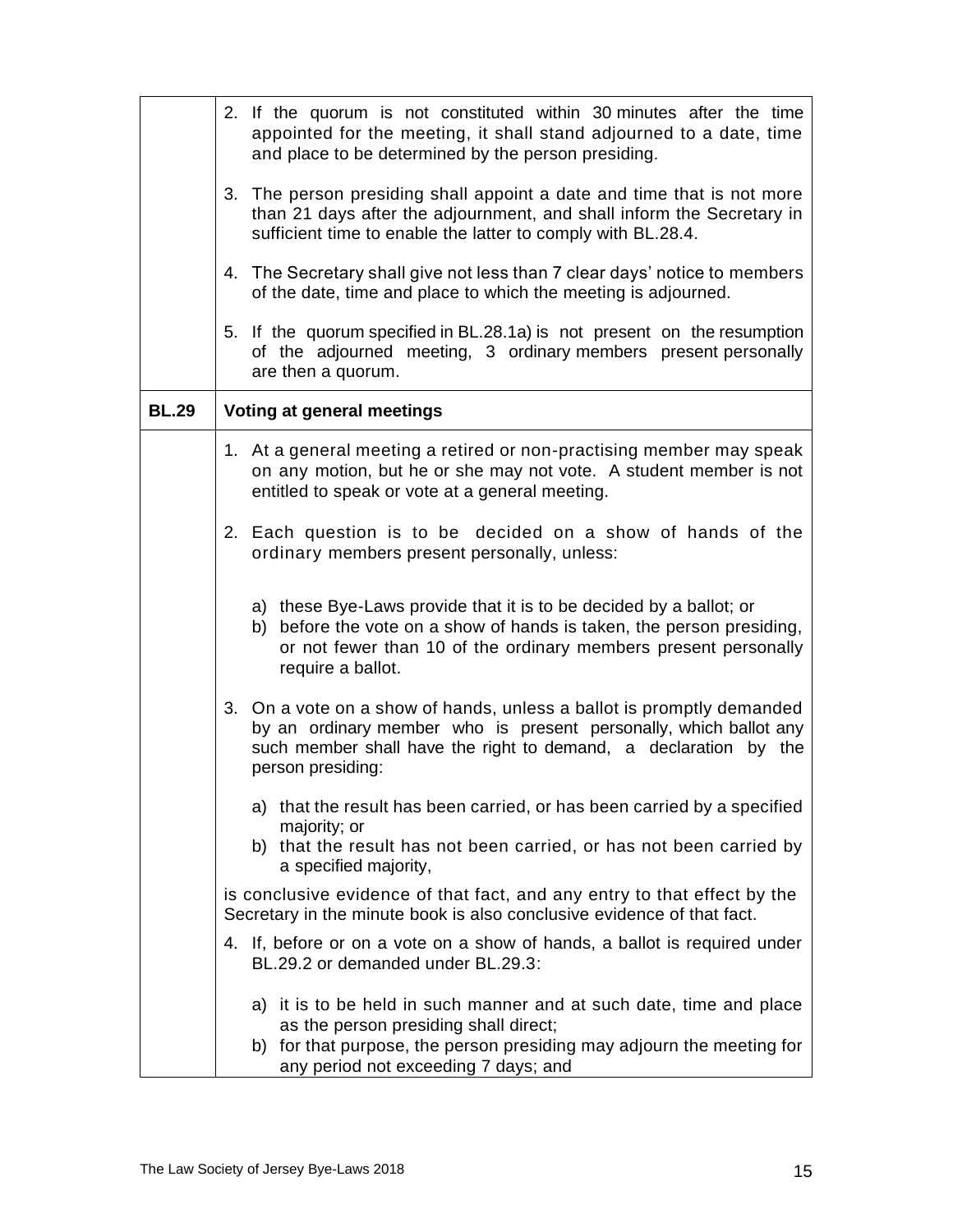| <b>BL.30</b> | c) on the resumption of the meeting the result of the ballot, as<br>declared by the person then presiding, constitutes a resolution of<br>the meeting at which the ballot was demanded.<br>5. Where a remote meeting is held or where a mixed meeting is held, votes<br>cast by members attending remotely may be counted based on verbal or<br>visual confirmation. The President (of Chair of the meeting) may at any<br>time refer the matter to a ballot.<br>6. Ballots may be conducted in any manner, including by email or<br>electronically, as approved by the Committee.<br><b>Casting vote at general meetings</b> |  |
|--------------|-------------------------------------------------------------------------------------------------------------------------------------------------------------------------------------------------------------------------------------------------------------------------------------------------------------------------------------------------------------------------------------------------------------------------------------------------------------------------------------------------------------------------------------------------------------------------------------------------------------------------------|--|
|              |                                                                                                                                                                                                                                                                                                                                                                                                                                                                                                                                                                                                                               |  |
|              | 1. In the event of an equality of votes on a question arising at a<br>general meeting, the person presiding has a casting vote.                                                                                                                                                                                                                                                                                                                                                                                                                                                                                               |  |
|              | 2. This Bye-Law is subject to BL.36.4 and BL.36.5 (which relate to the<br>election of Committee members).                                                                                                                                                                                                                                                                                                                                                                                                                                                                                                                     |  |
| <b>BL.31</b> | <b>Proxies</b>                                                                                                                                                                                                                                                                                                                                                                                                                                                                                                                                                                                                                |  |
|              | 1. An ordinary member may in accordance with this Bye-Law appoint<br>another ordinary member as his or her proxy:<br>a) to attend a general meeting; and<br>b) to vote on any question that is being decided by a ballot.                                                                                                                                                                                                                                                                                                                                                                                                     |  |
|              | 2. A proxy must be appointed in writing under the hand of the member<br>making the appointment.<br>3. An instrument of proxy is to be in the following form, or in such other<br>form as the Committee may approve:                                                                                                                                                                                                                                                                                                                                                                                                           |  |
|              | "The Law Society of Jersey.                                                                                                                                                                                                                                                                                                                                                                                                                                                                                                                                                                                                   |  |
|              | ] of [ ], being an ordinary member of The Law Society of<br>I, I<br>Jersey, appoint [ ] of [ ] (or, failing that person, [ ] of<br>1) as<br>my proxy to attend, and vote for me on my behalf on any question that<br>is being decided by a ballot at a meeting of the Society to be held on [<br>] and at any adjournment of that meeting.                                                                                                                                                                                                                                                                                    |  |
|              | Signed                                                                                                                                                                                                                                                                                                                                                                                                                                                                                                                                                                                                                        |  |
|              | Date $\lceil$<br>$\mathcal{I}^{\prime}$ .                                                                                                                                                                                                                                                                                                                                                                                                                                                                                                                                                                                     |  |
|              | 4. An appointment of a proxy is not valid unless the instrument of<br>appointment is lodged with the Secretary at any time before the time<br>appointed for the holding of the general meeting, or the adjourned<br>general meeting, at which the proxy exercises the proxy vote.                                                                                                                                                                                                                                                                                                                                             |  |
|              | 5. An appointment of a proxy is not valid if, in the event, the member<br>making the appointment attends and votes in person.                                                                                                                                                                                                                                                                                                                                                                                                                                                                                                 |  |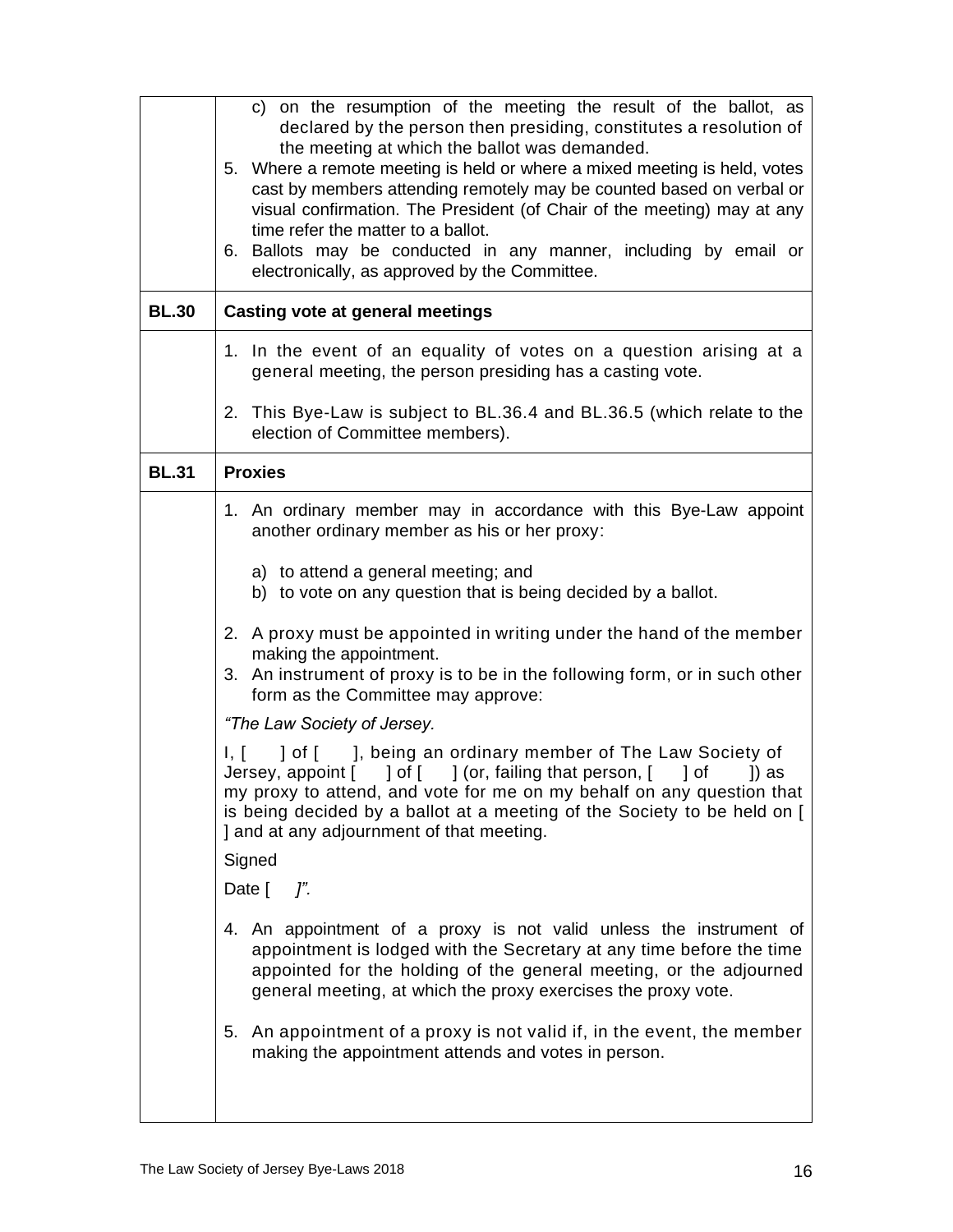|              | 6. Where a remote meeting or a mixed meeting is held, proxies may continue<br>to be utilised in the manner as for a meeting, subject to proxies being<br>registered with and received by the Secretary not less than 24 hours<br>before the time of the meeting. |  |
|--------------|------------------------------------------------------------------------------------------------------------------------------------------------------------------------------------------------------------------------------------------------------------------|--|
| <b>BL.32</b> | <b>Adjournments</b>                                                                                                                                                                                                                                              |  |
|              | With the consent of the majority of the ordinary members present<br>personally, the person presiding at a general meeting or an adjourned<br>general meeting may adjourn it to any subsequent date, time or place.                                               |  |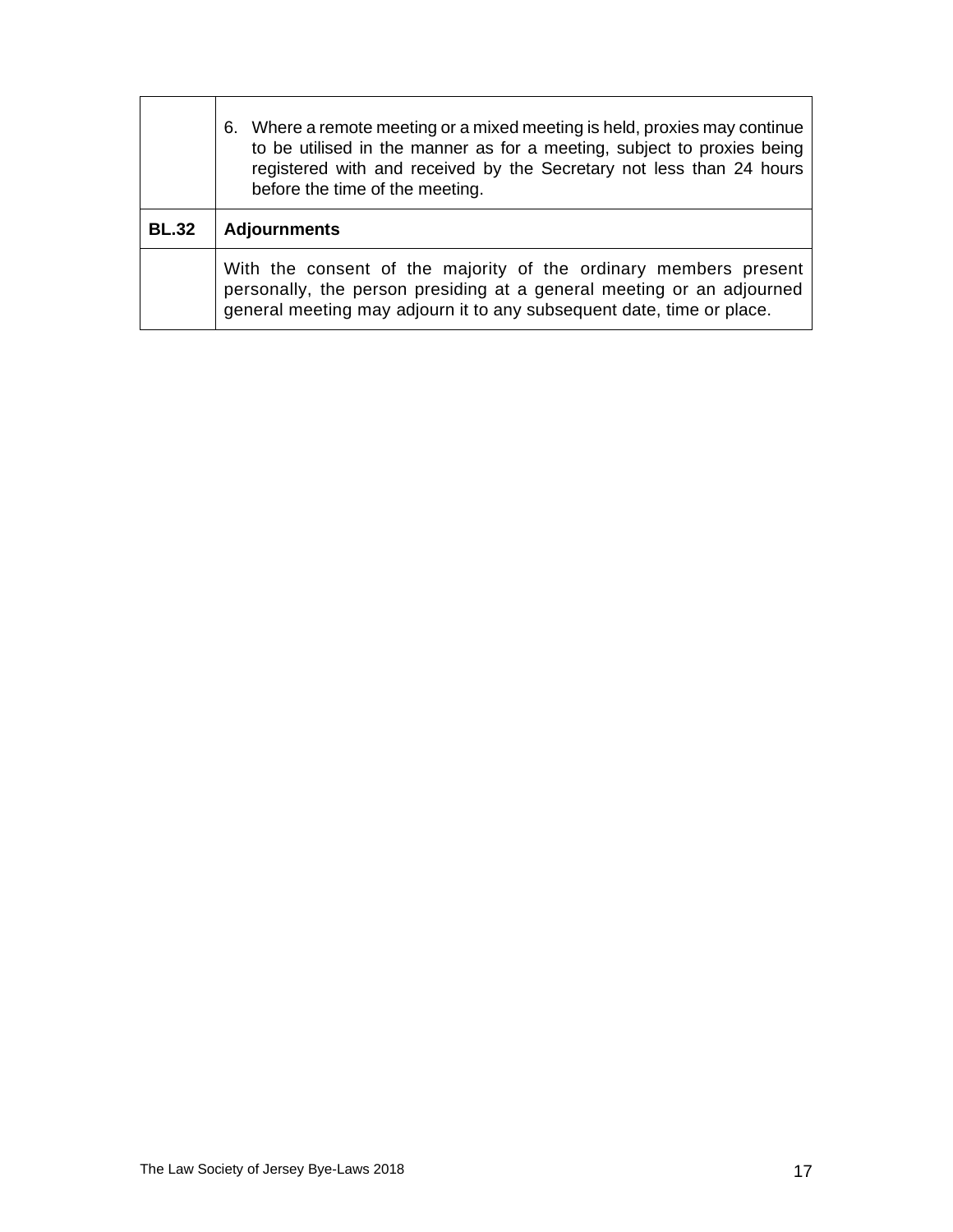|              | The Committee of the Law Society                                                                                                                                                      |  |
|--------------|---------------------------------------------------------------------------------------------------------------------------------------------------------------------------------------|--|
| <b>BL.33</b> | <b>Committee members</b>                                                                                                                                                              |  |
|              | In addition to the President, the Secretary, the Treasurer and the<br>Development Officer, the Committee consists of:                                                                 |  |
|              | a) the Bâtonnier;<br>b) the President of the Chambre des Écrivains; and<br>c) 4 Ordinary members of the Law Society.                                                                  |  |
| <b>BL.34</b> | <b>Term of office of President</b>                                                                                                                                                    |  |
|              | 1. The President holds office until the conclusion of the next annual<br>general meeting following the general meeting at which he or she is<br>elected.                              |  |
|              | 2. A person is not eligible to be re-elected as President on more than<br>3 occasions consecutively.                                                                                  |  |
|              | 3. On vacating the office, he or she is not eligible for 3 years for re-<br>election to it.                                                                                           |  |
| <b>BL.35</b> | <b>Term of office of Committee members</b>                                                                                                                                            |  |
|              | A Committee member, other than the President, holds office until<br>the conclusion of the next annual general meeting following the general<br>meeting at which he or she is elected. |  |
| <b>BL.36</b> | <b>Manner of electing Committee</b>                                                                                                                                                   |  |
|              | 1. A candidate for election as a Committee member must be proposed by<br>an ordinary member and seconded by at least one other ordinary<br>member                                     |  |
|              | 2. A vote on the election of a Committee member must be by ballot.                                                                                                                    |  |
|              | 3. An ordinary is entitled to vote for as many candidates as there are<br>vacancies to be filled.                                                                                     |  |
|              | 4. If each of the candidates in a ballot receives the same number of votes<br>for a vacancy, the result is to be decided between them by lot.                                         |  |
|              | 5. If, on any ballot:                                                                                                                                                                 |  |
|              | a) 2 or more candidates receive the most votes for a vacancy; and<br>b) there is any other candidate who receives fewer votes,                                                        |  |
|              | another ballot is to be held between the candidates who receive the most<br>votes.                                                                                                    |  |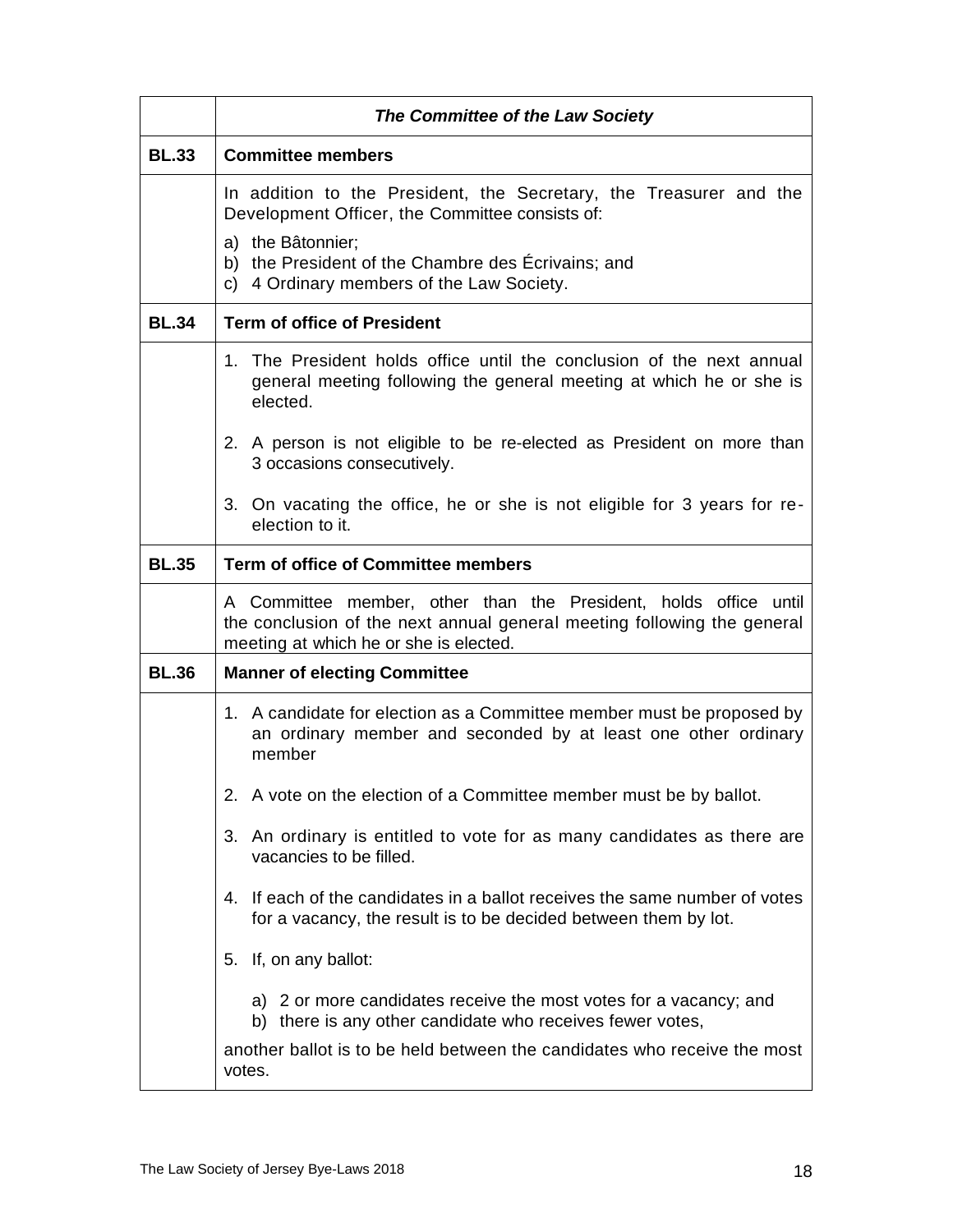| <b>BL.37</b> | <b>Meetings of Committee</b>                                                                                                                                                                        |  |
|--------------|-----------------------------------------------------------------------------------------------------------------------------------------------------------------------------------------------------|--|
|              | 1. The Committee shall meet regularly, not fewer than 4 times each year,<br>to deal with the affairs of the Law Society.                                                                            |  |
|              | 2. At a meeting of the Committee:                                                                                                                                                                   |  |
|              | a) the Committee members who are present personally are a quorum<br>if they are a majority of the members for the time being of the<br>Committee;                                                   |  |
|              | b) if the President is present, he or she shall preside; and<br>c) in the absence of the President, the Committee members who are<br>present personally shall elect one of their number to preside. |  |
| <b>BL.38</b> | <b>Casting vote at Committee meetings</b>                                                                                                                                                           |  |
|              | In the event of an equality of votes on a question arising at a meeting<br>of the Committee, the person presiding has a casting vote.                                                               |  |
| <b>BL.39</b> | <b>Sub-Committees</b>                                                                                                                                                                               |  |
|              | 1. The Committee may appoint sub-committees consisting of 2 or more<br>members of the Law Society.                                                                                                  |  |
|              | 2. The Committee may delegate in writing to a sub-committee any of<br>its functions or powers.                                                                                                      |  |
|              | 3. A delegation under this Bye-Law does not prevent the Committee<br>itself from exercising a function or power so delegated.                                                                       |  |
|              | A delegation under this Bye-Law is revocable at will.<br>4.                                                                                                                                         |  |
|              | In the exercise of its functions and powers, a sub-committee:<br>5.                                                                                                                                 |  |
|              | a) must comply with any directions given to it by the Committee; and<br>b) must report regularly to the Committee.                                                                                  |  |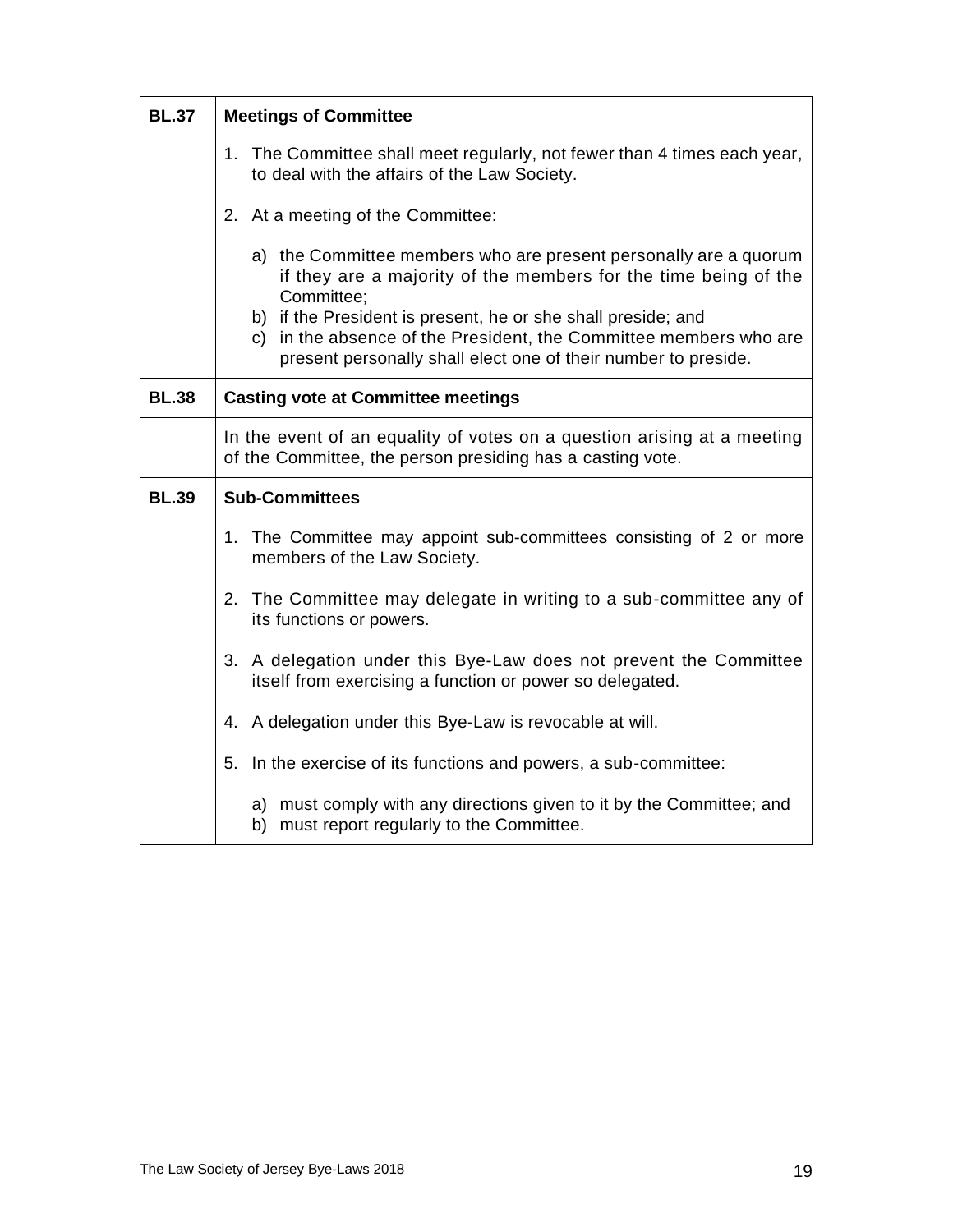|              | <b>Other provisions</b>                                                                                                                                                                                                                   |  |
|--------------|-------------------------------------------------------------------------------------------------------------------------------------------------------------------------------------------------------------------------------------------|--|
| <b>BL.40</b> | <b>Website and Library</b>                                                                                                                                                                                                                |  |
|              | 1. The Development Officer has overall responsibility for the design,<br>functionality and content of the Law Society's website.                                                                                                          |  |
|              | 2. The Development Officer has the care of any legal books belonging to the<br>Law Society from time to time, whether they are kept on premises of the<br>Law Society or elsewhere, and he shall keep a catalogue of such books.          |  |
| <b>BL.41</b> | <b>Subscriptions, levies and fees</b>                                                                                                                                                                                                     |  |
|              | 1. The Law Society shall in general meeting set annual subscriptions to<br>be paid to the Society by members and legal services bodies.                                                                                                   |  |
|              | 2. In doing so, it may set different subscriptions for different classes<br>of membership.                                                                                                                                                |  |
|              | 3. Pro rata subscriptions may be applied in relation to members who join the<br>Law Society during a calendar year.                                                                                                                       |  |
|              | 4. Subscriptions are not refundable in full or on part, except where approved<br>by the Committee.                                                                                                                                        |  |
|              | 5.<br>The Law Society may set an application fee for members.                                                                                                                                                                             |  |
|              | 6. The Law Society may set a fee for the initial application for, transfer of and<br>renewal of recognition of legal services bodies.                                                                                                     |  |
|              | 7. If the Law Society considers it necessary or expedient to do so, it may<br>in general meeting set a levy to be paid to the Society by all<br>ordinary members, or all ordinary members except a specified minority<br>in equal shares. |  |
|              | Additional services provided by the Law Society to members may be<br>8.<br>subject to a charge or fee.                                                                                                                                    |  |
|              | 9. Annual subscriptions, levies, charges and fees set under this Article are<br>due on demand. Demands may be issued in one or more instalment at<br>any time during the calendar year.                                                   |  |
| <b>BL.42</b> | <b>Accounts</b>                                                                                                                                                                                                                           |  |
|              | The Treasurer shall keep, or procure the keeping of, the accounts of the<br>Law Society.                                                                                                                                                  |  |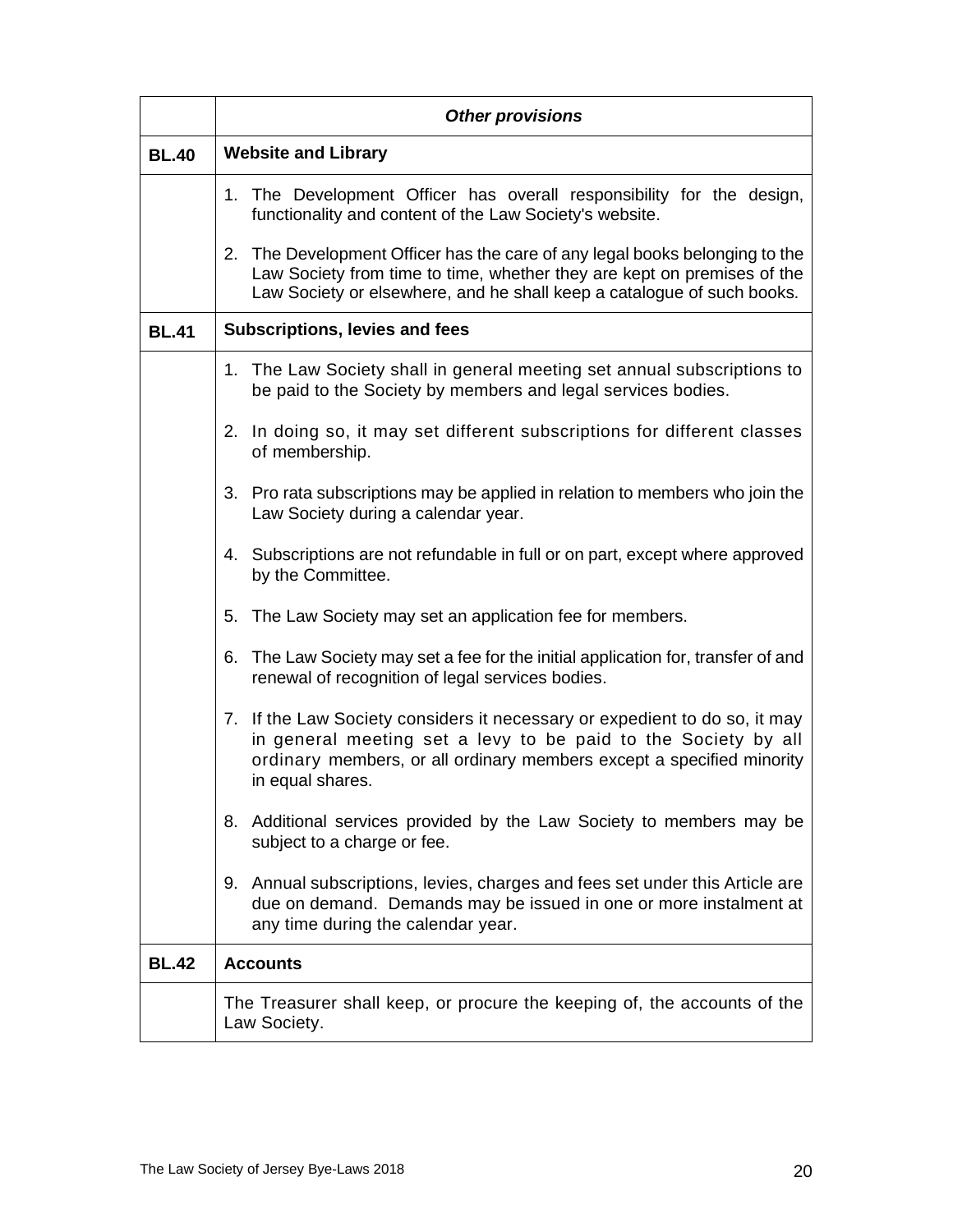| <b>BL.43</b> | <b>Common seal</b>                                                                                                                                                                                                                                                                                                                                                                                                                                                                                                                                              |  |
|--------------|-----------------------------------------------------------------------------------------------------------------------------------------------------------------------------------------------------------------------------------------------------------------------------------------------------------------------------------------------------------------------------------------------------------------------------------------------------------------------------------------------------------------------------------------------------------------|--|
|              | 1. The Law Society shall have a common seal.                                                                                                                                                                                                                                                                                                                                                                                                                                                                                                                    |  |
|              | 2.<br>The common seal shall be a seal that is for the time being adopted for<br>that purpose by the Committee.                                                                                                                                                                                                                                                                                                                                                                                                                                                  |  |
|              | 3. The Chief Executive Officer has custody of the common seal.                                                                                                                                                                                                                                                                                                                                                                                                                                                                                                  |  |
| <b>BL.44</b> | <b>Execution of documents</b>                                                                                                                                                                                                                                                                                                                                                                                                                                                                                                                                   |  |
|              | Two Committee members who are authorised by the Committee to do so<br>may execute a document in the name of the Law Society by:                                                                                                                                                                                                                                                                                                                                                                                                                                 |  |
|              | a) causing the common seal to be affixed to the document; and<br>b) affixing their signatures to the document below the seal.                                                                                                                                                                                                                                                                                                                                                                                                                                   |  |
| <b>BL.45</b> | <b>Passing of contracts</b>                                                                                                                                                                                                                                                                                                                                                                                                                                                                                                                                     |  |
|              | The Chief Executive Officer or a Committee member who is authorised by<br>the Committee to do so may appear in its name in any court for the<br>purposes of the passing of a contract made by the Law Society.                                                                                                                                                                                                                                                                                                                                                  |  |
| <b>BL.46</b> | <b>Minutes</b>                                                                                                                                                                                                                                                                                                                                                                                                                                                                                                                                                  |  |
|              | 1. The Secretary shall keep a minute book in which he or she shall cause<br>to be recorded:                                                                                                                                                                                                                                                                                                                                                                                                                                                                     |  |
|              | a) the proceedings of the Committee; and<br>b) the proceedings of the Law Society at general meetings.                                                                                                                                                                                                                                                                                                                                                                                                                                                          |  |
|              | 2. A subcommittee of the Committee must keep minutes of its<br>proceedings, and deliver copies of its minutes to the Secretary.                                                                                                                                                                                                                                                                                                                                                                                                                                 |  |
| <b>BL.47</b> | Insurance cover and annual certification                                                                                                                                                                                                                                                                                                                                                                                                                                                                                                                        |  |
|              | 1. The Law Society shall at a general meeting set the minimum amount<br>for which ordinary members and legal services bodies shall<br>maintain insurance cover, in respect of all those persons and other<br>entities for whom such cover is to be maintained pursuant to<br>BL.47.9 (together, "requisite insureds"), against their professional<br>liabilities arising from practice. It may set different levels of minimum<br>insurance cover depending on the structure of the firm.<br>2. An ordinary member in practice on his own account or any two or |  |
|              | more ordinary members in practice in partnership or any legal<br>services body shall maintain professional indemnity insurance<br>against professional liabilities arising from practice with a level of<br>cover no less than that determined by the Society in general meeting<br>from time to time.                                                                                                                                                                                                                                                          |  |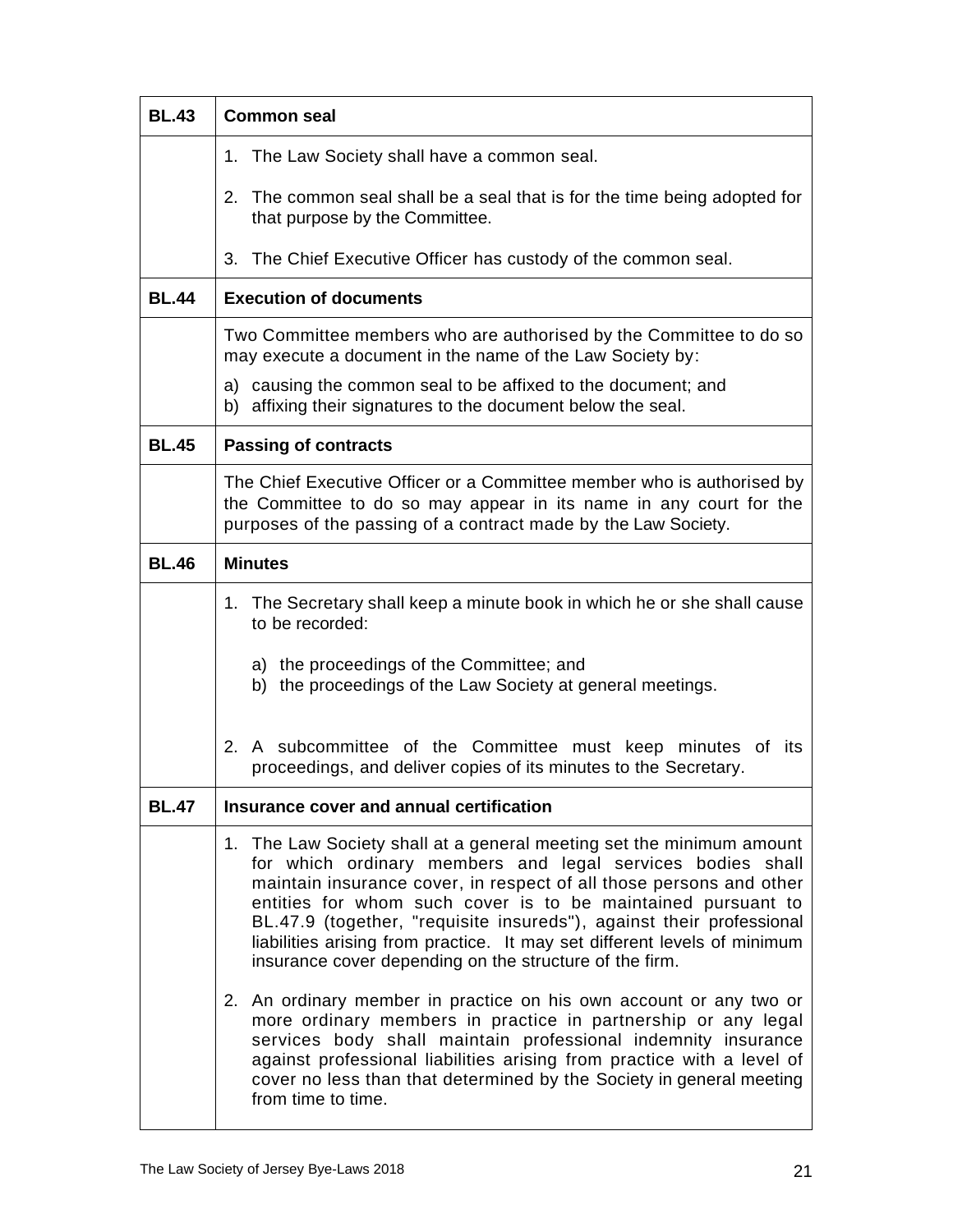- 3. An ordinary member in practice on his own account or any two or more ordinary members in practice in partnership or any legal services body shall notify the Secretary as to the date upon which their professional indemnity insurance is renewed in each year. Any change to such date of renewal is to be notified to the Secretary of the Law Society. The suspension or cancellation or revocation for any cause of such professional indemnity insurance shall be notified to the Secretary immediately following notice of that fact coming to the attention of an ordinary member or legal services body having the benefit of such insurance.
- 4. An ordinary member in practice on his own account or any two or more ordinary members in practice in partnership or any legal services body shall within thirty days of the date upon which their professional indemnity insurance is renewed in each year produce to the Secretary evidence in writing satisfactory to the Secretary confirming that such ordinary member or legal services body (and all ordinary members and other persons employed by him or it or the firm's service company and other requisite insureds) or all ordinary members practising law in partnership as a firm (and all ordinary members and other persons employed by them or the firm's service company and other requisite insureds) (including in all cases all ordinary members and other requisite insureds who shall join the ordinary member or the firm (including any legal services body) in whatever capacity prior to the next renewal of the policy) as the case may be are covered by a policy of professional indemnity insurance in no lesser amount than that provided in this BL.47.
- 5. Prior to an ordinary member commencing practice on his own account or any two or more ordinary members commencing practice in partnership or any legal services body commencing business they shall produce to the Secretary evidence in writing satisfactory to the Secretary confirming that such ordinary member (and all ordinary members and other persons employed by him or the firm's service company and other requisite insureds) or all ordinary members practising law in partnership or legal services body (and all ordinary members and (other persons) employed by them or it or the firm's service company and other requisite insureds)(including in all cases all ordinary members and requisite insureds who shall join the ordinary member or the firm (including any legal services body) in whatever capacity prior to the next renewal of the policy) as the case may be are covered by a policy of professional indemnity insurance in no lesser amount than that provided in this BL.47.
- 6. The Law Society may set different minimum levels of professional indemnity insurance depending on the structure of the firm.
- 7. It shall be the duty of the Secretary to keep and maintain a file for all such notifications received by the Secretary.
- 8. If any ordinary member fails to supply any such notification or produce such evidence as referred to above in compliance with this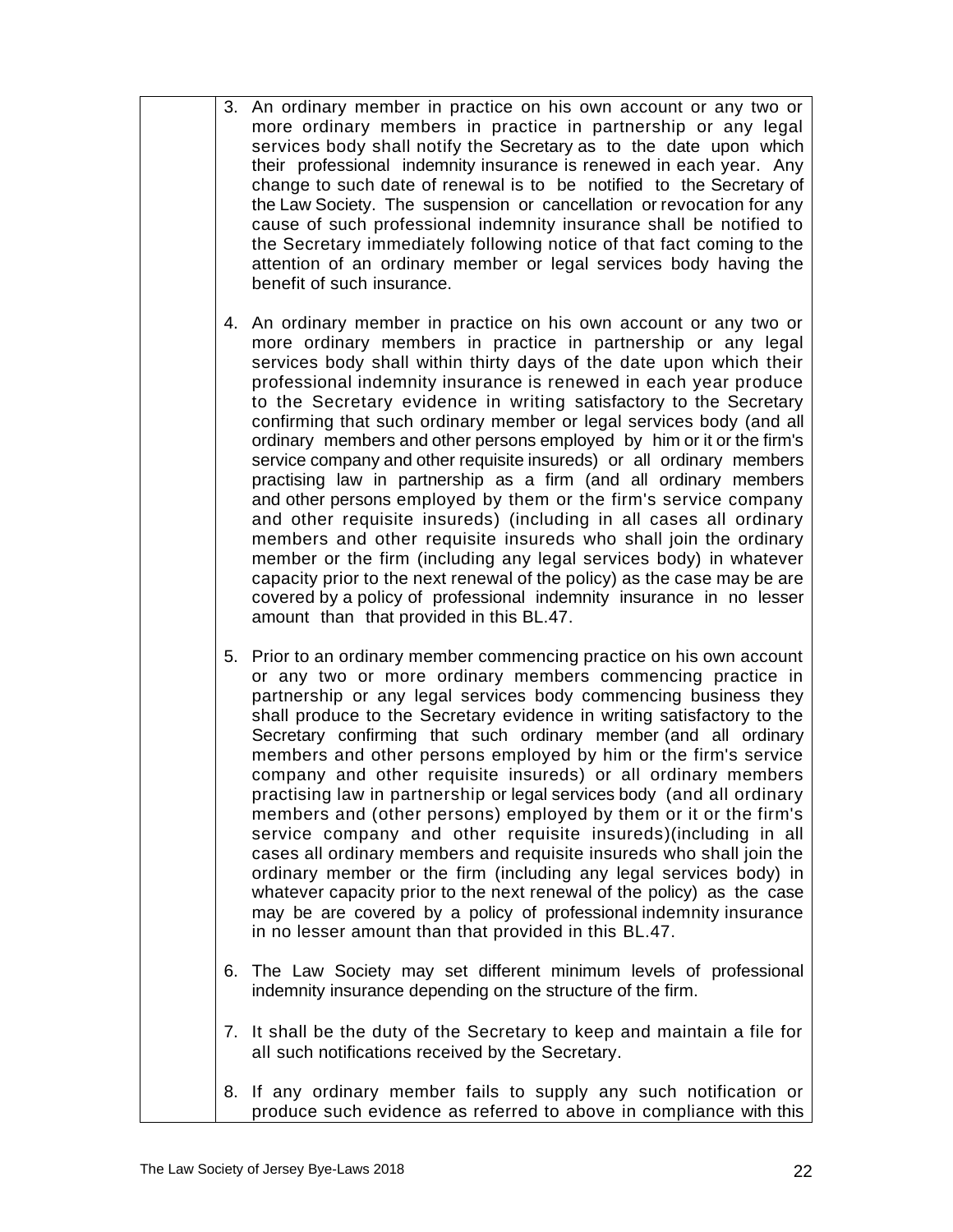|              | Committee for appropriate action.                                                                                                      | BL.47 as shall be required by this BL.47 the Secretary shall report<br>the failure to the President who shall refer the matter to the                                                                                                                                                                                                                                                                                                                                                                                                                                                                                                                                                                                                                                                                                                                                                                                                                                                                                                        |
|--------------|----------------------------------------------------------------------------------------------------------------------------------------|----------------------------------------------------------------------------------------------------------------------------------------------------------------------------------------------------------------------------------------------------------------------------------------------------------------------------------------------------------------------------------------------------------------------------------------------------------------------------------------------------------------------------------------------------------------------------------------------------------------------------------------------------------------------------------------------------------------------------------------------------------------------------------------------------------------------------------------------------------------------------------------------------------------------------------------------------------------------------------------------------------------------------------------------|
|              | pursuant to this BL. 47 must include:                                                                                                  | 9. The persons and other entities for whom cover is to be maintained                                                                                                                                                                                                                                                                                                                                                                                                                                                                                                                                                                                                                                                                                                                                                                                                                                                                                                                                                                         |
|              | (a) the firm; and<br>the principals of the firm; and<br>referred to in paragraph (b); and<br>company referred to in paragraph (b); and | (b) each service, administration, trustee or nominee company owned as<br>at the date of occurrence of relevant circumstances by the firm and/or<br>(c) each principal, each former principal and each person who becomes<br>a principal during the period of insurance of the firm or a company<br>(d) each employee, each former employee and each person who<br>becomes during the period of insurance an employee of the firm or a<br>(e) the estate or legal personal representative of any deceased or legally<br>incapacitated person referred to in paragraph (c) or (d).<br>10. Firms must obtain ten years' run-off cover when they cease to practise                                                                                                                                                                                                                                                                                                                                                                               |
|              | is made to run-off the prior practice's insurance policy).                                                                             | without a successor practice (or with a successor practice but an election                                                                                                                                                                                                                                                                                                                                                                                                                                                                                                                                                                                                                                                                                                                                                                                                                                                                                                                                                                   |
|              |                                                                                                                                        | 11. Run-off cover must be held for not less than the minimum level of cover<br>set by the Law Society for professional indemnity insurance.                                                                                                                                                                                                                                                                                                                                                                                                                                                                                                                                                                                                                                                                                                                                                                                                                                                                                                  |
| <b>BL.48</b> | Annual certification with respect to client monies                                                                                     |                                                                                                                                                                                                                                                                                                                                                                                                                                                                                                                                                                                                                                                                                                                                                                                                                                                                                                                                                                                                                                              |
|              | required by the Accounts Rules.                                                                                                        | 1. An ordinary member shall procure that any firm in which he is either<br>the principal or a partner with other ordinary members shall within<br>six months of the close of the annual accounting period of such firm or<br>on its cesser of trading deliver to the Secretary a certificate<br>addressed to such firm issued by a full member of the Institute of<br>Chartered Accountants in England and Wales (ICAEW), the Institute of<br>Chartered Accountants in Scotland (ICAS), the Institute of Chartered<br>Accountants in Ireland (ICAI) or the Association of Chartered Certified<br>Accountants (ACCA) not being an employee of that firm stating that<br>such ordinary member or all such Ordinary members (as the case<br>may be) have complied with the provisions of the Code of Conduct,<br>or, on their coming into force, the Accounts Rules in respect of the<br>treatment of client monies (other than minor non-loss causing errors),<br>such certificate, on the Accounts Rules coming into force, to be in the form |
|              | all such Annual Certificates.                                                                                                          | 2. It shall be the duty of the Secretary to keep and maintain a file for                                                                                                                                                                                                                                                                                                                                                                                                                                                                                                                                                                                                                                                                                                                                                                                                                                                                                                                                                                     |
|              | 3.<br>the matter to the Committee for appropriate action.                                                                              | If any such firm fails to supply a Certificate in compliance herewith the<br>Secretary shall report the failure to the President who shall refer                                                                                                                                                                                                                                                                                                                                                                                                                                                                                                                                                                                                                                                                                                                                                                                                                                                                                             |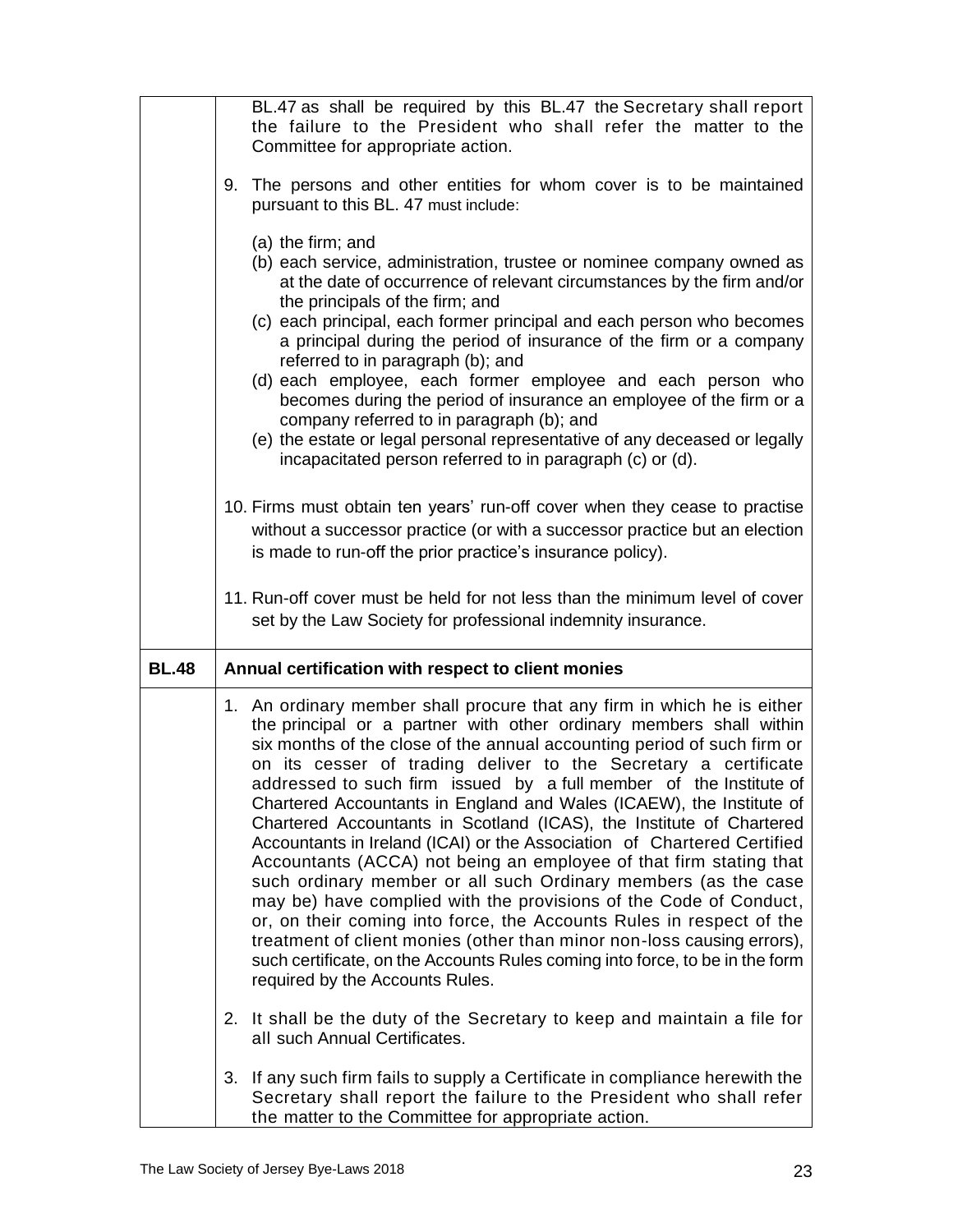|              | 4. Each firm shall supply the Secretary with the name of its accountant<br>and shall notify the Secretary of all changes in accountant or in the date<br>of the end of its financial year.                                                                                                                                                                                             |  |
|--------------|----------------------------------------------------------------------------------------------------------------------------------------------------------------------------------------------------------------------------------------------------------------------------------------------------------------------------------------------------------------------------------------|--|
|              | 5.<br>If there is any inconsistency between this BL.48 and the Accounts Rules,<br>the latter shall prevail.                                                                                                                                                                                                                                                                            |  |
| <b>BL.49</b> | <b>Code of Conduct</b>                                                                                                                                                                                                                                                                                                                                                                 |  |
|              | 1. Ordinary members must observe the Code of Conduct in the conduct<br>of their professional practice.                                                                                                                                                                                                                                                                                 |  |
|              | 2. A breach of the Code is professional misconduct.                                                                                                                                                                                                                                                                                                                                    |  |
| <b>BL.50</b> | <b>Directives</b>                                                                                                                                                                                                                                                                                                                                                                      |  |
|              | The Committee may resolve upon and, through the President or the Chief<br>Executive Officer, issue, directives in writing, not inconsistent with the law<br>of Jersey and the Code of Conduct, that relate to the professional conduct<br>of practitioners. Such directives shall be binding on all practitioners or the<br>practitioners to whom the directive is expressed to apply. |  |
| <b>BL.51</b> | <b>Service of documents</b>                                                                                                                                                                                                                                                                                                                                                            |  |
|              | 1. A member must give to the Secretary the address at which the<br>member practises as an advocate or solicitor or (if he or she is not in<br>practice) an address at which documents may be served on or sent<br>to the member under the Law or under these Bye-Laws.                                                                                                                 |  |
|              | 2. A member who is required under BL.50.1 to supply an address to the<br>Secretary is not entitled to receive any notice or other document under<br>the Law or under these Bye-Laws, unless he or she has complied with<br>that paragraph.                                                                                                                                             |  |
|              | A legal services body must advise the Secretary of the name of a<br>3.<br>designated individual (who shall be an ordinary member of the Law<br>Society) and the practising address of that individual, on or to whom and<br>at which, documents to be served on or sent to the legal services body<br>under the Law or under these Bye-Laws, may be so served or sent.                 |  |
|              | 4. A legal services body which is required under BL.50.3 to supply the<br>name of a designated individual and the practising address of that<br>individual to the Secretary is not entitled to receive any notice or other<br>document under the Law or under these Bye-Laws, unless it has<br>complied with that paragraph.                                                           |  |
|              |                                                                                                                                                                                                                                                                                                                                                                                        |  |